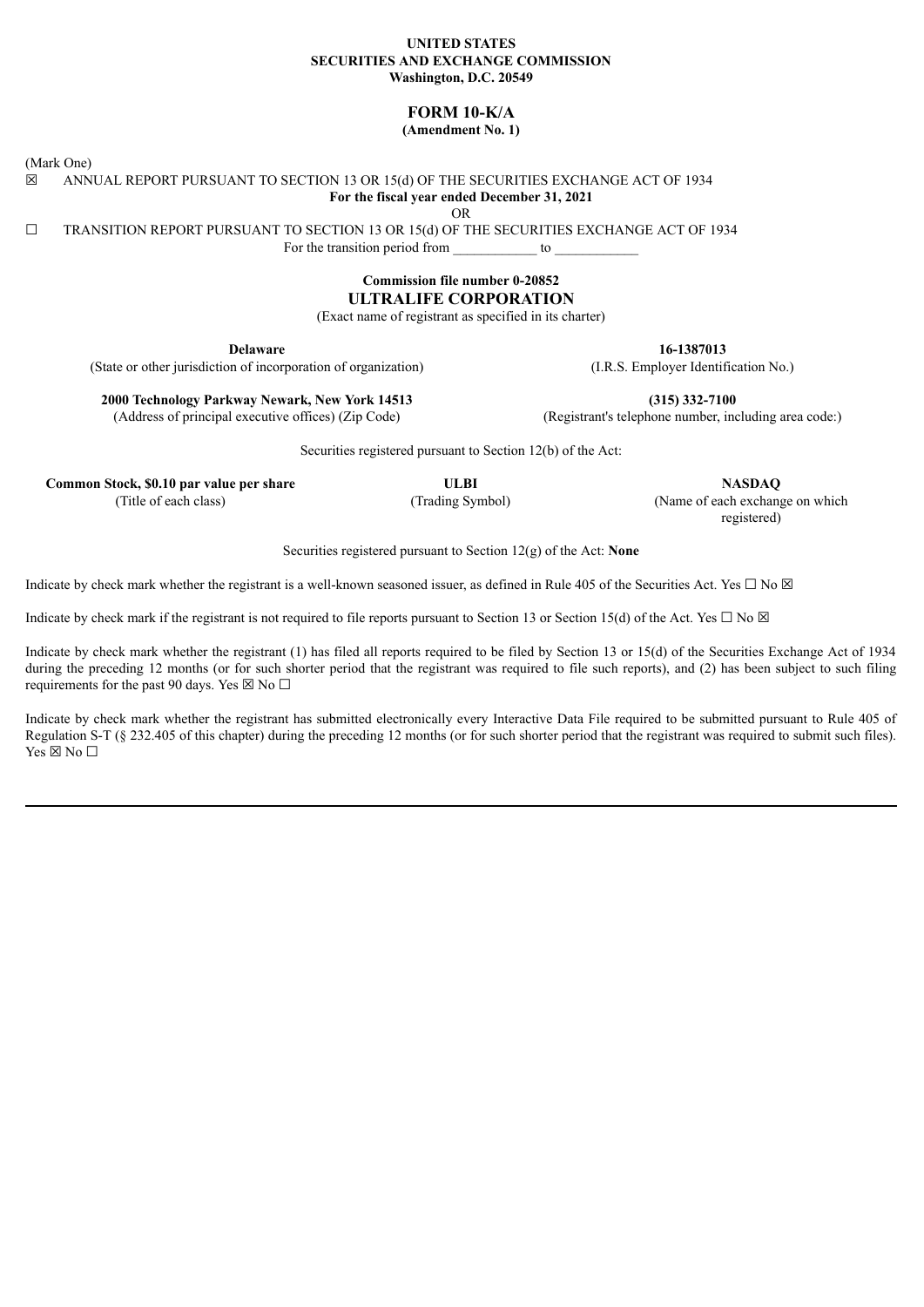Indicate by check mark whether the registrant is a large accelerated filer, an accelerated filer, a non-accelerated filer, a smaller reporting company or an emerging growth company. See the definitions of "large accelerated filer," "accelerated filer," "smaller reporting company" and "emerging growth company" in Rule 12b-2 of the Exchange Act.

Large accelerated filer □ accelerated filer □ Emerging growth company □

Non-accelerated filer □ Smaller reporting company ⊠

If an emerging growth company, indicate by check mark if the registrant has elected not to use the extended transition period for complying with any new or revised financial accounting standards provided pursuant to Section 13(a) of the Exchange Act.  $\Box$ 

Indicate by check mark whether the registrant has filed a report on and attestation to its management's assessment of the effectiveness of its internal control over financial reporting under Section 404(b) of the Sarbanes-Oxley Act (15 U.S.C. 7262(b)) by the registered public accounting firm that prepared or issued its audit report.  $\boxtimes$ 

Indicate by check mark whether the registrant is a shell company (as defined by Rule 12b-2 of the Exchange Act). Yes  $\Box$  No  $\boxtimes$ 

On June 30, 2021, the aggregate market value of the common stock held by non-affiliates as defined in Rule 405 under the Securities Act of 1933) of the registrant was approximately \$82,646,501 (in whole dollars) based upon the closing price for such common stock as reported on the NASDAQ Global Market on June 30, 2021.

As of April 25, 2022, the registrant had 16,127,082 shares of common stock outstanding.

#### **DOCUMENTS INCORPORATED BY REFERENCE**

None.

#### **EXPLANATORY NOTE**

This Amendment No. 1 to the Annual Report on Form 10-K of Ultralife Corporation (the "Company") for the year ended December 31, 2021 as originally filed with the Securities and Exchange Commission on March 8, 2022 (the "Original Form 10-K") is being filed solely to include the information required by Items 10 through 14 of Part III and to amend Item 15 of Part IV and the Index of Exhibits of Form 10-K. This information from Part III of Form 10-K was previously omitted from the Original Form 10-K in reliance on General Instruction G(3) to Form 10-K, which permits the information in the above referenced items to be incorporated in the Form 10-K by reference from our definitive proxy statement if such statement is filed no later than 120 days after our fiscal year-end. We are including this Part III information in this Amendment No. 1 to our Form 10-K because we will not file a definitive proxy statement containing such information within 120 days after the end of the fiscal year covered by the Original Form 10-K. We plan on filing our definitive proxy statement on or about May 31, 2022 as we are holding our 2022 Annual Stockholders' Meeting (the "Meeting") on July 20, 2022.

In accordance with Rule 12b-15 under the Securities Exchange Act of 1934, as amended ("the Exchange Act"), Part III, Items 10 through 14, and Part IV, Item 15 of the Original Form 10-K are hereby amended and restated in their entirety. The reference on the cover of the Original Form 10-K to the incorporation by reference to portions of our definitive proxy statement into Part III of the Original Form 10-K is hereby deleted. Pursuant to Rule 12b-15 under the Exchange Act, this Amendment No. 1 contains new certifications pursuant to Section 302 of the Sarbanes-Oxley Act of 2002, which are attached hereto.

Except as set forth in the first paragraph of this Explanatory Note, this Amendment No. 1 does not amend, modify, or otherwise update any other information in or on exhibits filed with the Original Form 10-K. Accordingly, this Amendment No.1 should be read in conjunction with the Original Form 10-K. In addition, this Amendment No. 1 does not reflect events that may have occurred subsequent to the filing date of the Original Form 10-K.

Unless expressly indicated or the context requires otherwise, the terms "Company", "we", "our", and "us" in this document refer to Ultralife Corporation ("Ultralife"), a Delaware corporation, and, where appropriate, its subsidiaries.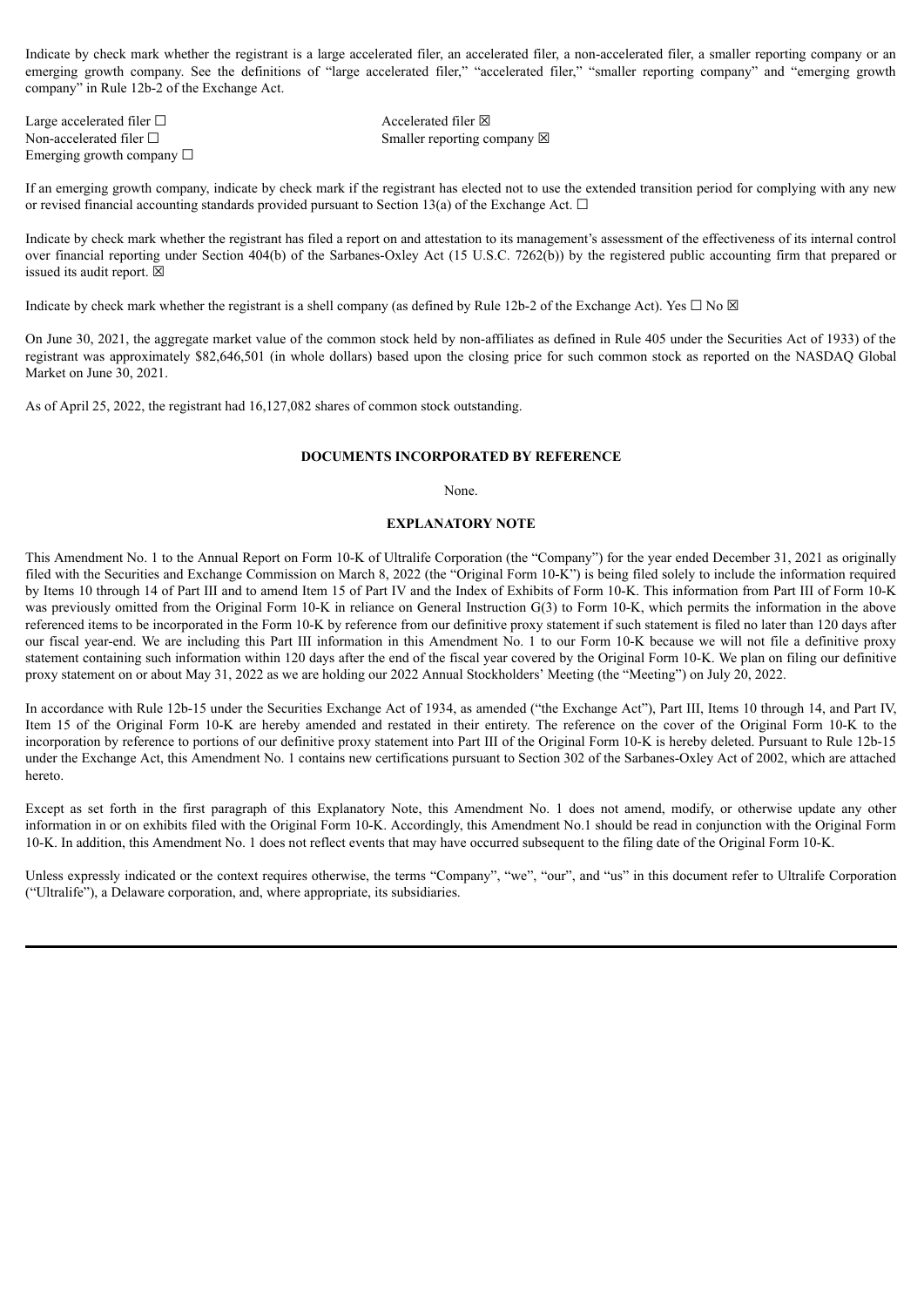## **TABLE OF CONTENTS**

| <b>PART III</b> |                                                                                                |    |
|-----------------|------------------------------------------------------------------------------------------------|----|
|                 |                                                                                                |    |
| Item 10.        | Directors, Executive Officers and Corporate Governance                                         |    |
|                 |                                                                                                |    |
| Item 11.        | <b>Executive Compensation</b>                                                                  | 6  |
| Item 12.        | Security Ownership of Certain Beneficial Owners and Management and Related Stockholder Matters | 14 |
|                 |                                                                                                |    |
| Item $13.$      | Certain Relationships and Related Transactions, and Director Independence                      | 16 |
|                 |                                                                                                |    |
| Item 14.        | Principal Accountant Fees and Services                                                         | 17 |
|                 |                                                                                                |    |
| <b>PART IV</b>  |                                                                                                |    |
| Item 15.        | Exhibits, Financial Statement Schedules                                                        | 18 |
|                 |                                                                                                |    |
| Exhibit Index   |                                                                                                | 19 |
|                 |                                                                                                |    |
| Signatures      |                                                                                                | 21 |
|                 |                                                                                                |    |
|                 |                                                                                                |    |
|                 |                                                                                                |    |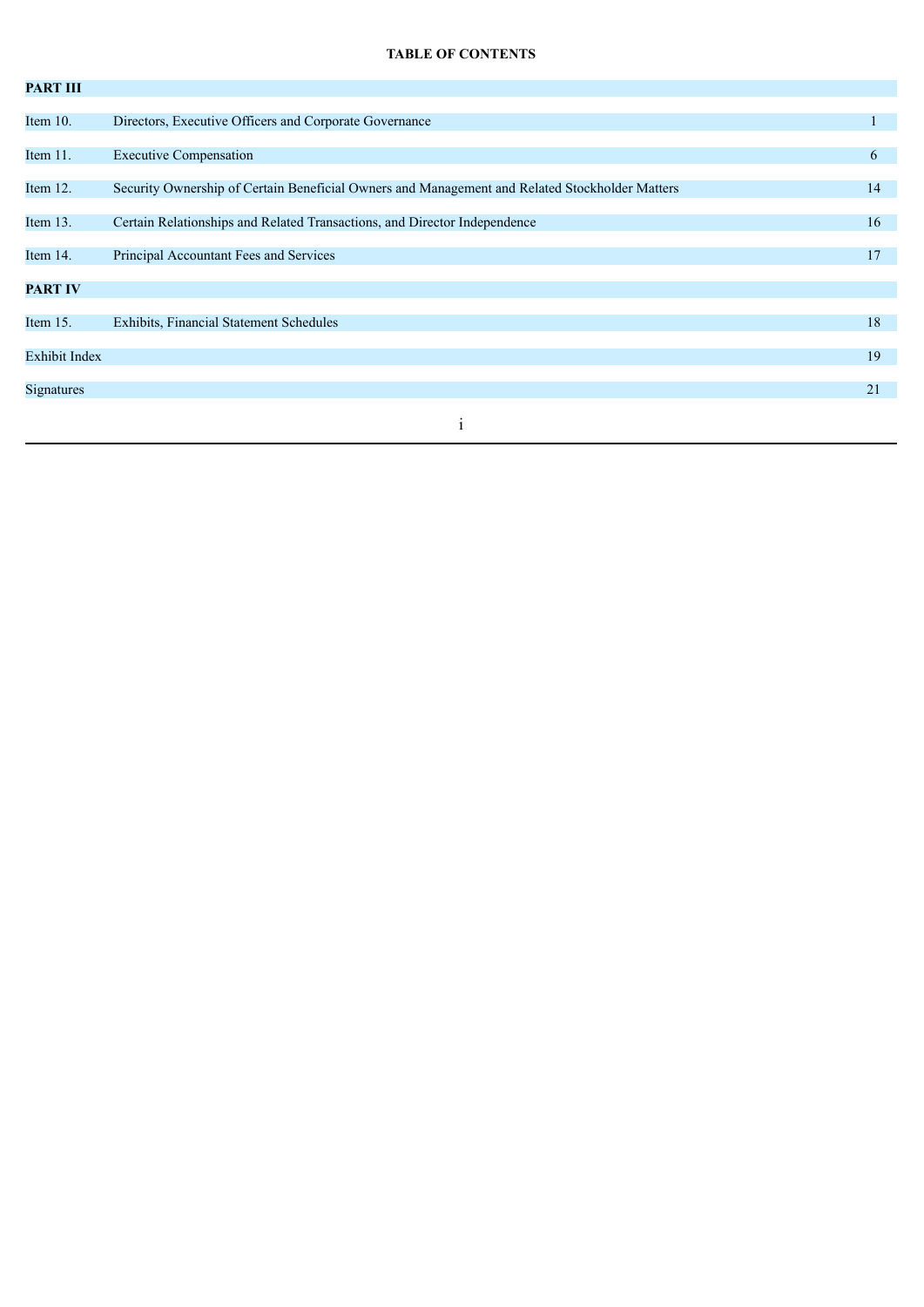## **PART III**

# **ITEM 10. DIRECTORS, EXECUTIVE OFFICERS AND CORPORATE GOVERNANCE**

## **Directors**

Our directors are elected to serve until the next annual meeting of stockholders and until his or her successor shall have been duly elected and qualified. Except for Mr. Popielec, none of the individuals nominated for re-election to our Board, is or has been employed by a parent, subsidiary or other affiliate of the Company. Certain information with respect to our directors is presented below.

| <b>Name</b>                | Age | <b>Present Principal Occupation, Employment History and Expertise</b>                                                                                                                                                                                                                                                                                                                                                                                                                                                                                                                                                                                                                                                                                                                                                                                                                                                                                                                                                                                                                                                                                                                                                                                                                     |
|----------------------------|-----|-------------------------------------------------------------------------------------------------------------------------------------------------------------------------------------------------------------------------------------------------------------------------------------------------------------------------------------------------------------------------------------------------------------------------------------------------------------------------------------------------------------------------------------------------------------------------------------------------------------------------------------------------------------------------------------------------------------------------------------------------------------------------------------------------------------------------------------------------------------------------------------------------------------------------------------------------------------------------------------------------------------------------------------------------------------------------------------------------------------------------------------------------------------------------------------------------------------------------------------------------------------------------------------------|
| <b>Michael D. Popielec</b> | 60  | Mr. Popielec has served as our President and Chief Executive Officer and as a director of the Company<br>since December 30, 2010. Mr. Popielec has over 30 years' experience in growing domestic and<br>international industrial businesses. Prior to joining us, Mr. Popielec operated his own management<br>consulting business from 2009 to 2010 and was Group President, Applied Technologies from 2008 to<br>2009 and Group President, Diversified Components from 2005 to 2007 at Carlisle Companies, Inc., a<br>\$2.5 billion diversified global manufacturer. Prior to that, from 2003 to 2005, he held various positions,<br>including Chief Operating Officer, Americas, for Danka Business Systems, PLC. From 1985 to 2002,<br>Mr. Popielec held positions of increasing responsibility at General Electric Company, culminating in his<br>serving as a GE corporate officer and as President and Chief Executive Officer of GE Power Controls,<br>the European arm of GE Industrial Systems. Mr. Popielec has a BS in Mechanical Engineering from<br>Michigan State University. We believe Mr. Popielec's service as a member of our Board of Directors is<br>appropriate because of his position as President and Chief Executive Officer of the Company.                    |
| <b>Thomas L. Saeli</b>     | 65  | Mr. Saeli has been a director of the Company since March 2010. Since 2011, Mr. Saeli has served as the<br>Chief Executive Officer and a director of JRB Enterprises, a diversified manufacturer of primarily<br>commercial low slope roofing systems. From 2009 to 2011, Mr. Saeli was a consultant to international<br>corporate clients on matters involving business development strategies, acquisitions and operations. He<br>previously served as Chief Executive Officer and a member of the board of directors of Noble<br>International, Ltd., an international automotive supplier. Prior to that, Mr. Saeli was Vice President of<br>Corporate Development for Lear Corporation, an international automotive supplier. Mr. Saeli has served<br>on boards of various privately held businesses and nonprofit organizations. Mr. Saeli has a BA in<br>Economics from Hamilton College, and an MBA in Finance and Accounting from Columbia<br>University's Graduate School of Business. We believe Mr. Saeli's service as a member of our Board of<br>Directors is appropriate because of his manufacturing, corporate development, mergers and acquisitions<br>and finance experience. Mr. Saeli qualifies as an audit committee financial expert under applicable SEC<br>rules. |
|                            |     |                                                                                                                                                                                                                                                                                                                                                                                                                                                                                                                                                                                                                                                                                                                                                                                                                                                                                                                                                                                                                                                                                                                                                                                                                                                                                           |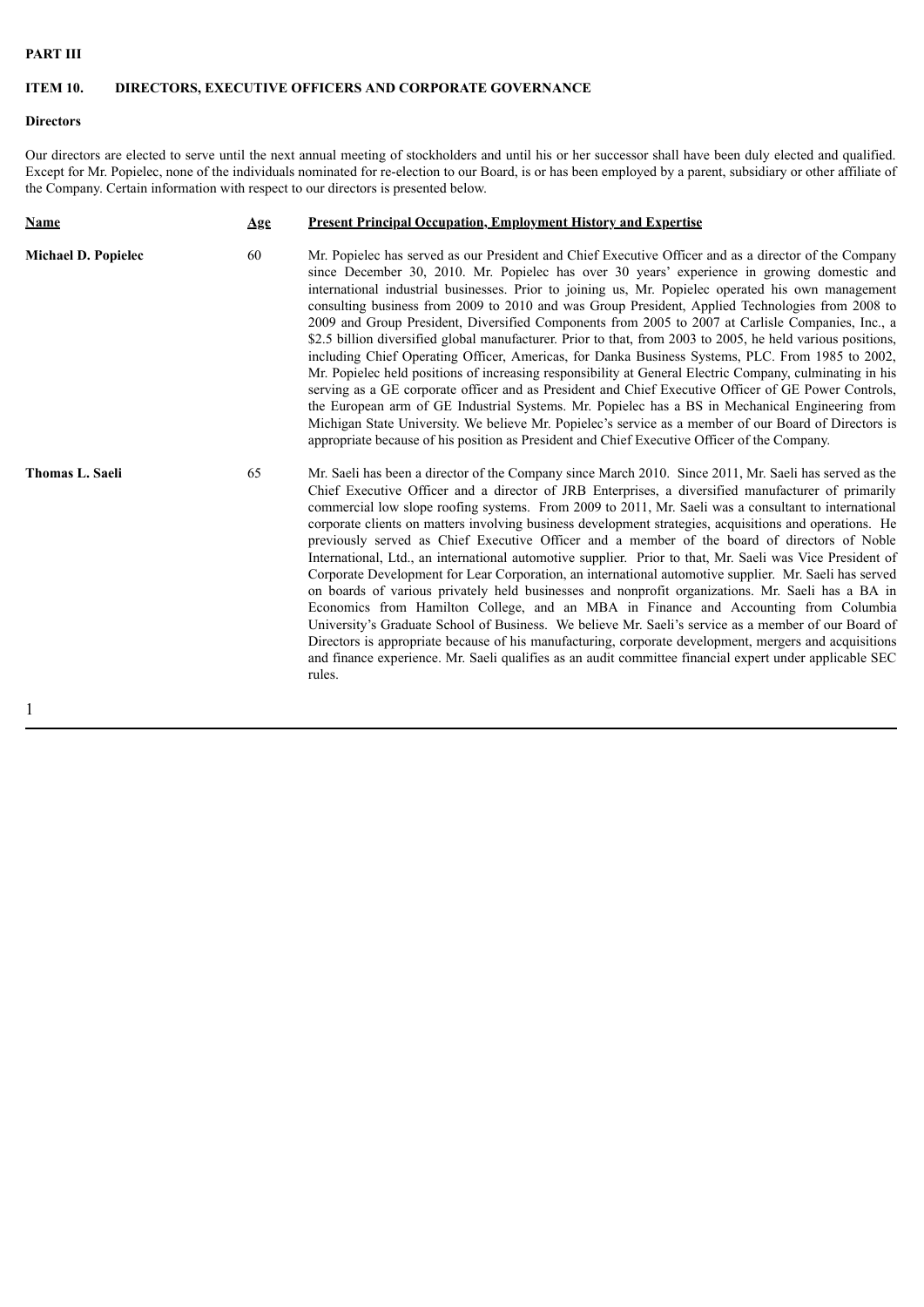| Robert W. Shaw II           | 65 | Mr. Shaw has been a director of the Company since June 2010. Since 2015 he has been a consultant for<br>Pratt Miller, Inc., a large engineering company for automotive racing and defense businesses. Since 2015<br>as well, he has been a senior advisor to Hornblower Group, the world's largest operator of excursion<br>vessels, plus Seaward Services and the American Queen Steamboat Company. Mr. Shaw has served as<br>President of the largest dining and excursion boat operator in the United States, with over 100<br>vessels. He has been President of a large mechanical contracting company specializing in the federal<br>government and healthcare markets. Mr. Shaw served in the US Marine Corps as an infantry Captain,<br>has an MBA degree from Harvard University and a BS degree in engineering from Cornell University.<br>We believe Mr. Shaw's service as a member of our Board of Directors is appropriate because of his<br>management expertise and experience as an executive officer.                                                                                                                                                                                                                   |
|-----------------------------|----|-----------------------------------------------------------------------------------------------------------------------------------------------------------------------------------------------------------------------------------------------------------------------------------------------------------------------------------------------------------------------------------------------------------------------------------------------------------------------------------------------------------------------------------------------------------------------------------------------------------------------------------------------------------------------------------------------------------------------------------------------------------------------------------------------------------------------------------------------------------------------------------------------------------------------------------------------------------------------------------------------------------------------------------------------------------------------------------------------------------------------------------------------------------------------------------------------------------------------------------------|
| Ranjit C. Singh             | 69 | Mr. Singh has been a director of the Company since August 2000 and served as Chair of our Board of<br>Directors from December 2001 to June 2007. Mr. Singh is currently the Chief Executive Officer of CSR<br>Consulting Group, which provides business and technology consulting services, a position that he has<br>held since 2008. He previously served as President and Chief Executive Officer of Aptara, a content<br>outsourcing services company, from February 2003 until July 2008. Prior to that, he was President and<br>Chief Operating Officer of ContentGuard, which develops and markets digital property rights software.<br>Before joining ContentGuard, Mr. Singh worked for Xerox as a corporate Senior Vice President<br>responsible for the software and services businesses. Mr. Singh has a BS and MS in Electrical<br>Engineering from University of Bath, England and an MBA from Worcester Polytechnic Institute. We<br>believe Mr. Singh's service as a member of our Board of Directors is appropriate because of his<br>experience as an executive of and advisor to growing technology-based companies, his familiarity with<br>international operations and his expertise in mergers and acquisitions. |
| <b>Bradford T. Whitmore</b> | 64 | Mr. Whitmore has been a director of the Company since June 2007 and Chair of our Board of Directors<br>since March 2010. Since 1985, he has been the Managing Partner of Grace Brothers LP, an investment<br>firm that holds approximately 3% of the outstanding shares of our common stock. Mr. Whitmore and<br>Grace Brothers LP collectively hold or claim beneficial ownership of 35.2% of the outstanding shares of<br>our common stock. Mr. Whitmore has a BS in Mechanical Engineering from Purdue University and an<br>MBA from Northwestern University's J.L. Kellogg Graduate School of Management. Over the past<br>several years, Mr. Whitmore has served as a director of several privately held companies in which Grace<br>Brothers LP and its affiliates held investments as well as not-for-profit organizations. We believe Mr.<br>Whitmore's service as a member of the Board of Directors is appropriate because of his corporate<br>development expertise and significant expertise in corporate financial matters.                                                                                                                                                                                                |

## **Executive Officers**

Our executive officers are appointed annually by our Board of Directors. Our executive officers for fiscal 2021 were:

- Michael D. Popielec, President and Chief Executive Officer
- Philip A. Fain, Chief Financial Officer, Treasurer and Secretary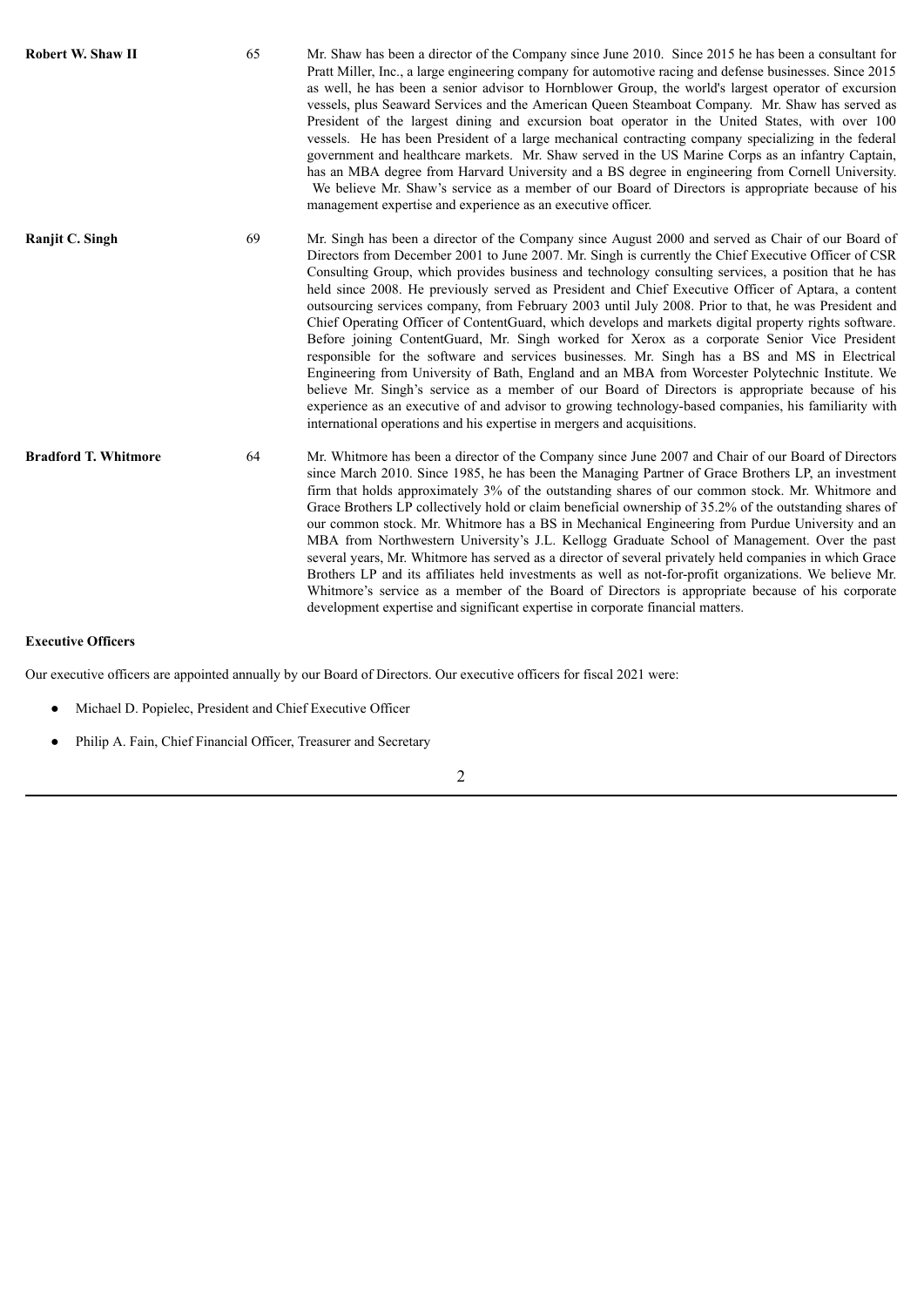Mr. Popielec's information is set forth above with the other directors standing for election. Certain information with respect to Philip A. Fain, our other executive officer, is presented below.

| Name           | Age | <b>Present Principal Occupation and Employment History</b>                                                                                                                                                                                                                                                                                                                                                                                                                                                                                                                                                                                                                                                                                                                                                                                                                                                                                                                                                                                                                                                                                                                                                                                                                                                                                                                                                                                                                                                                      |
|----------------|-----|---------------------------------------------------------------------------------------------------------------------------------------------------------------------------------------------------------------------------------------------------------------------------------------------------------------------------------------------------------------------------------------------------------------------------------------------------------------------------------------------------------------------------------------------------------------------------------------------------------------------------------------------------------------------------------------------------------------------------------------------------------------------------------------------------------------------------------------------------------------------------------------------------------------------------------------------------------------------------------------------------------------------------------------------------------------------------------------------------------------------------------------------------------------------------------------------------------------------------------------------------------------------------------------------------------------------------------------------------------------------------------------------------------------------------------------------------------------------------------------------------------------------------------|
| Philip A. Fain | 67  | Mr. Fain was appointed as our Chief Financial Officer in November 2009, Treasurer in December 2009<br>and Corporate Secretary in April 2013. Before his appointment as Chief Financial Officer, he served as<br>Vice President of Business Development, having joined us in February 2008. Prior to joining us, he was<br>Managing Partner of CXO on the GO, LLC, a management-consulting firm, which he co-founded in<br>November 2003 and which we retained in connection with our acquisition activity. Prior to founding CXO<br>on the GO, LLC, Mr. Fain served as Vice President of Finance - RayBan Sunoptics for Luxottica, SpA<br>("Luxottica"). Prior to the acquisition of Bausch & Lomb's global eyewear business by Luxottica, Mr.<br>Fain served as Bausch & Lomb's Senior Vice President Finance - Global Evewear from 1997 to 1999 and<br>as Vice President and Controller for the US Sunglass business from 1993 to 1996. In these roles, he led<br>the process to acquire some of the world's most sought-after sunglass companies and brands for Bausch $\&$<br>Lomb. From 1983 to 1993, Mr. Fain served in various positions with Bausch & Lomb including executive<br>positions in corporate accounting, finance and audit. Mr. Fain began his career as a CPA and consultant<br>with Arthur Andersen & Co. in 1977. He received his BA in Economics from the University of Rochester<br>and an MBA from the William E. Simon Graduate School of Business Administration of the University of<br>Rochester. |

#### **Corporate Governance**

#### General

Pursuant to the General Corporation Law of the State of Delaware and our By-laws, our business, property and affairs are managed under the direction of our Board of Directors. Members of our Board of Directors are kept informed of Company business through regular discussions with our President and Chief Executive Officer and our Chief Financial Officer, Treasurer and Secretary, by reviewing materials provided to them by the Company's management and by participating in meetings of the Board and its committees.

Our Board of Directors has determined that all but one of our directors, Michael D. Popielec, who serves as our President and Chief Executive Officer, are "independent" for purposes of listing standards of The NASDAQ Stock Market ("NASDAQ") applicable to the Corporate Development and Governance Committee and the Compensation and Management Committee. In addition, our Board of Directors has determined that all but two of our directors, Michael D. Popielec and Bradford T. Whitmore, our Board Chair, are "independent" for purposes of NASDAQ listing standards applicable to the Audit and Finance Committee. We believe that the segregation of the roles of Board Chair from that of the President and Chief Executive Officer ensures better overall governance of our Company and provides meaningful checks and balances regarding our overall performance. This structure allows our President and Chief Executive Officer to focus on our business while the Board Chair leads our Board of Directors in establishing corporate policy and enhancing our governance structure and practices.

Our Board of Directors has three standing committees: the Audit and Finance Committee, the Corporate Development and Governance Committee, and the Compensation and Management Committee. During 2021, our Board of Directors held five meetings and the committees of our Board of Directors held a total of thirteen meetings. During 2021, Bradford T. Whitmore served as our Board Chair. As Board Chair, Mr. Whitmore served as a non-voting ex-officio member of all of our Board committees. Each director attended, in person or virtually, at least 75% of the aggregate of: (1) the total number of meetings of the Board; and (2) the total number of meetings held by all committees of the Board on which he or she served.

Our Board of Directors has adopted a charter for each of the three standing committees that addresses the composition and function of each committee and has also adopted Corporate Governance Principles that address the composition and function of the Board of Directors. These charters and Corporate Governance Principles are available on our website at http://investor.ultralifecorporation.com under the subheading "Corporate Governance." Pursuant to our Corporate Governance Principles, it is our policy that directors retire from service at the annual meeting following their 70th birthday.

Our Board of Directors has determined that all of the directors who serve on these committees are "independent" for purposes of NASDAQ listing standards, and that the members of the Audit and Finance Committee are also "independent" for purposes of Section  $10A(m)(3)$  of the Securities Exchange Act of 1934, as amended (the "Exchange Act"). Our Board of Directors based these determinations primarily on a review of the responses of the directors to questions regarding employment, compensation history, affiliations and family and other relationships, and on follow-up discussions with directors.

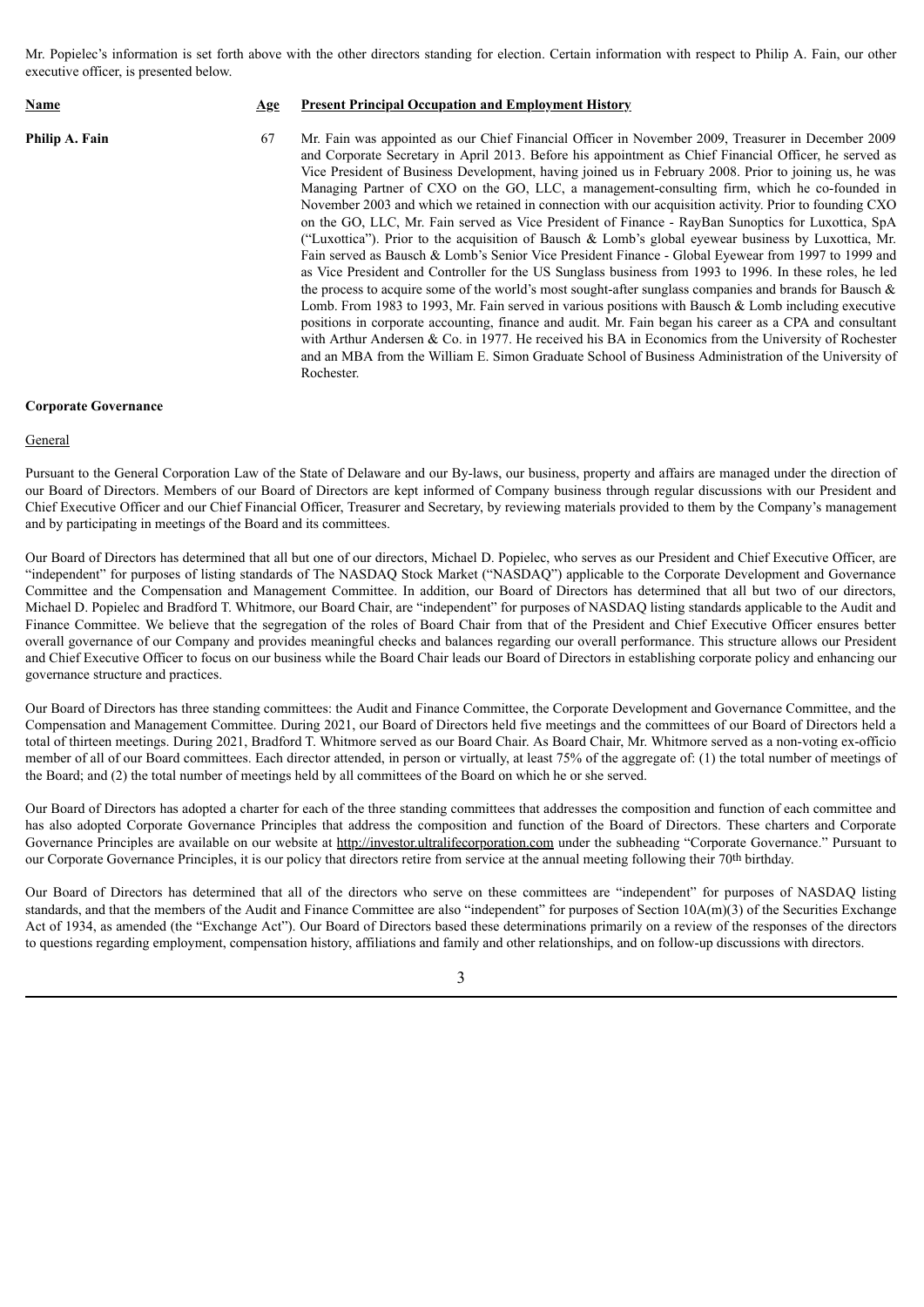Our Board of Directors, consisting of five members, has one director who identifies as "diverse" in accordance with NASDAQ listing standards.

### Committees of the Board of Directors

The composition and the functions of our three standing committees of our Board of Directors are set forth below. Our Board of Directors will appoint members of the committees and designate Chairs of those committees from among those individuals elected at the 2022 Annual Meeting of Stockholders to serve on our Board of Directors until the 2023 Annual Meeting of Stockholders.

#### *Audit and Finance Committee*

The current members of the Audit and Finance Committee are Thomas L. Saeli (Chair), Robert W. Shaw II and Ranjit C. Singh. This committee selects our independent registered public accounting firm and has oversight responsibility for reviewing the scope and results of the independent registered public accounting firm's annual audit of our financial statements and the quality and integrity of those financial statements. Further, the committee reviews the qualifications and independence of the independent registered public accounting firm. The committee meets with our Chief Financial Officer and Treasurer, our Corporate Controller and the independent registered public accounting firm to review matters relating to internal accounting controls, our accounting practices and procedures and other matters relating to our financial condition and has the power to engage outside counsel and other outside experts. The committee also reviews and monitors areas of financial and cybersecurity risk that could have a material impact on our Company. The Audit and Finance Committee met five times during 2021.

Our Board of Directors has determined that each of the members of the Audit and Finance Committee is "financially literate" in accordance with NASDAQ listing standards. In addition, our Board of Directors has determined that Mr. Saeli qualifies as an "audit committee financial expert" as defined in Item 407(d)(5) of Regulation S-K.

#### *Corporate Development and Governance Committee*

The current members of the Corporate Development and Governance Committee are Ranjit C. Singh (Chair), Thomas L. Saeli and Robert W. Shaw II. This committee works with management to develop corporate strategy and to identify and evaluate acquisition opportunities, reviews the performance and compensation of our directors annually, makes annual recommendations to our Board of Directors for nominations for election to the Board of Directors and committee assignments and for the compensation of our directors, and manages the annual evaluation of the performance of our President and Chief Executive Officer and our Board Chair. The Corporate Development and Governance Committee met four times during 2021.

The Corporate Development and Governance Committee identifies potential nominees for director based on its own research for appropriate candidates as well as on recommendations received by directors or from stockholders as described below. The Corporate Development and Governance Committee has the authority to retain an executive search firm to assist in the identification of potential director nominees. The evaluation process and the factors considered in undertaking that evaluation are set forth under the caption "Stockholder Recommendations and Standards for Director Nominations" below.

The Corporate Development and Governance Committee also has overall responsibility for assessing and managing our exposure to risks associated with the conduct of our business.

#### *Compensation and Management Committee*

The current members of the Compensation and Management Committee are Robert W. Shaw II (Chair), Thomas L. Saeli and Ranjit C. Singh. The Compensation and Management Committee has ultimate responsibility for determining the compensation of officers elected by our Board of Directors, granting stock options and other equity awards and otherwise administering our equity compensation plans, and approving and administering any other compensation plans or agreements. The Compensation and Management Committee has the authority to retain outside experts in making compensation determinations. Our 2014 Long-Term Incentive Plan ("2014 LTIP") is administered by the Compensation and Management Committee. The Compensation and Management Committee met four times during 2021.

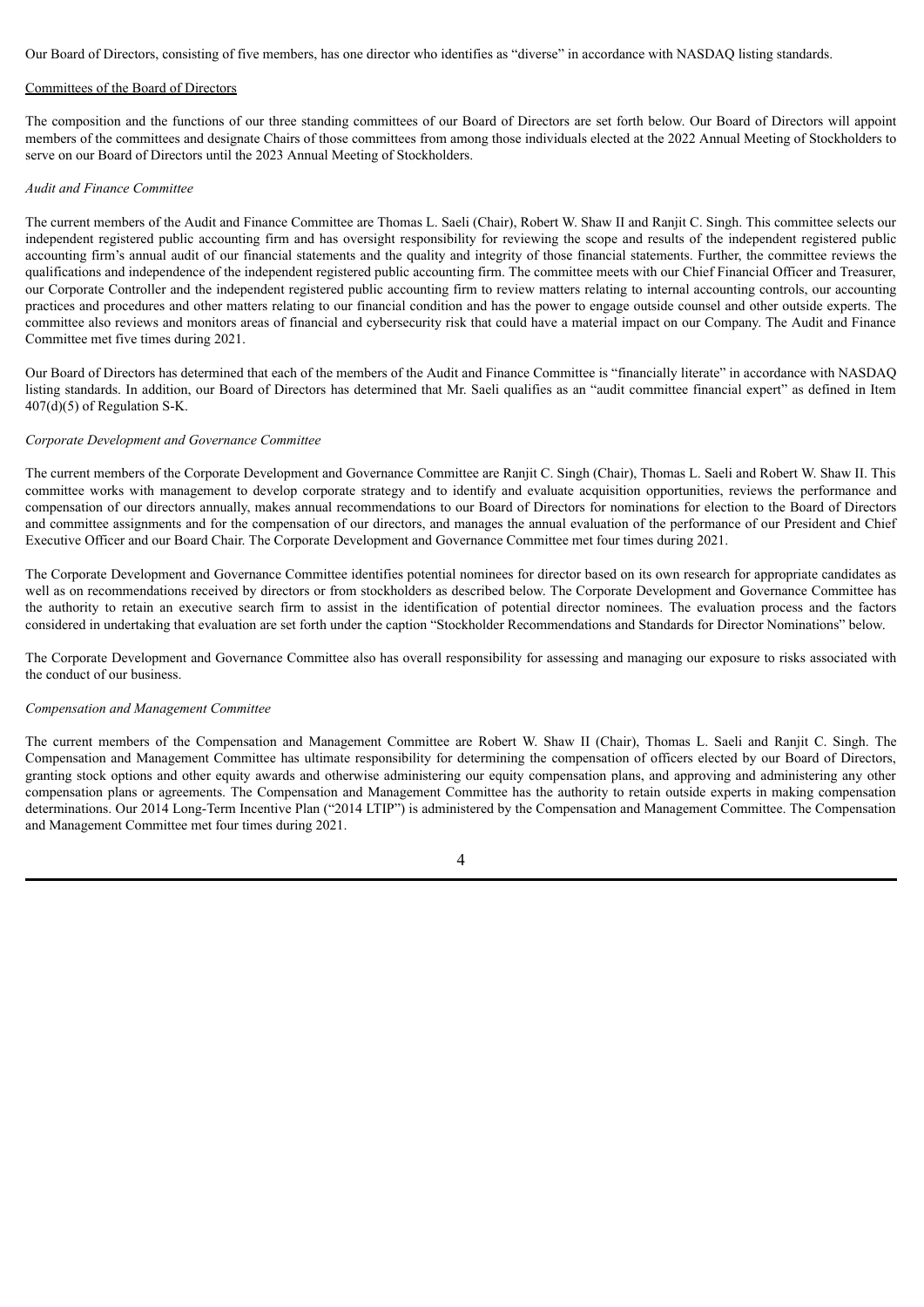#### Stockholder Recommendations and Standards for Director Nominations

As noted above, the Corporate Development and Governance Committee considers and establishes procedures regarding recommendations for nomination to our Board of Directors, including nominations submitted by stockholders. Such recommendations, if any, should be sent to our Corporate Secretary, Attn: Philip A. Fain, Ultralife Corporation, 2000 Technology Parkway, Newark, New York 14513. Any recommendations submitted to the Corporate Secretary should be in writing and should include any material the stockholder considers appropriate in support of that recommendation, and must include the information that would be required under the rules of the SEC in a proxy statement soliciting proxies for the election of such candidate and a signed consent of the candidate to serve as a director, should he or she be elected. The Corporate Development and Governance Committee evaluates all potential candidates in the same manner, regardless of the source of the recommendation.

The Corporate Development and Governance Committee reviews the credentials of potential director candidates, including those recommended by stockholders, in making a determination whether to conduct a full evaluation of a candidate. The Corporate Development and Governance Committee considers the composition, size and diversity of the existing Board of Directors, along with other factors such as any anticipated vacancies due to retirement or other reasons and the Company's need for a person with specific skills, experiences or attributes, in making its determination to conduct a full evaluation of a candidate. As part of the full evaluation process, the Corporate Development and Governance Committee may conduct interviews, obtain additional background information and conduct reference checks of candidates. The Corporate Development and Governance Committee may also ask the candidate to meet with management and other members of our Board of Directors.

In evaluating a director candidate, our Board of Directors, with the assistance of the Corporate Development and Governance Committee, considers a variety of factors that would qualify the candidate to serve as a director. The criteria for selection to our Board of Directors, as described in our Corporate Governance Principles, include character and leadership skills; general business acumen and executive experience; knowledge of strategy, finance and relations between business and government; and internal business operations – all to ensure an active and diverse Board of Directors whose members work well together and possess the collective knowledge and expertise required to meaningfully contribute as directors. Our Corporate Development and Governance Committee reviews the qualifications of director candidates with those of our current directors to augment and complement the skills, experiences and attributes of our current Board members. The Company is committed to a Board of Directors comprised of individuals with diverse backgrounds, skills and experiences.

#### Annual Meeting Attendance

Our policy is that all of the directors, absent special circumstances, should participate in our Annual Meeting of Stockholders, either in person or telephonically. All directors participated in last year's Annual Meeting of Stockholders.

#### Executive Sessions

Our Corporate Governance Principles require our independent directors to meet in executive session regularly by requiring them to have at least four regularly scheduled meetings per year without management present. Our independent directors met in executive session four times during 2021. In addition, our standing committees meet in executive session on a regular basis.

#### Communicating with the Board of Directors

Stockholders interested in communicating directly with our Board of Directors as a group or individually may do so in writing to our Corporate Secretary, Attn. Philip A. Fain, Ultralife Corporation, 2000 Technology Parkway, Newark, New York 14513. The Corporate Secretary will review all such correspondence and forward to our Board of Directors a summary of that correspondence and copies of any correspondence that, in his opinion, deals with the functions of the Board of Directors or that he otherwise determines requires their attention. Directors may at any time review a log of all correspondence received by us that are addressed to members of the Board of Directors and request copies of any such correspondence. Any concerns relating to accounting, internal controls or auditing matters will be brought to the attention of the Audit and Finance Committee and handled in accordance with the procedures established by the Audit and Finance Committee with respect to such matters.

## Risk Management

Our management team is responsible for assisting the Corporate Development and Governance Committee in its assessment of our exposure to risks associated with the conduct of business. We have an enterprise risk management process to identify, assess and manage the most significant risks facing our Company. Our Corporate Development and Governance Committee has overall responsibility to regularly review management's risk management process, including the policies and guidelines used by management to identify, assess and manage our exposure to risk on an on-going basis. Our Audit and Finance Committee has oversight responsibility for financial risks and other risks that could have a material impact on our Company. Our management reviews these financial risks with our Audit and Finance Committee regularly and reviews the risk management process, as it affects financial risks, with our Audit and Finance Committee on an on-going basis. Based upon this risk assessment and management process, the Board may recommend changes to the operations of the Company to reduce risk.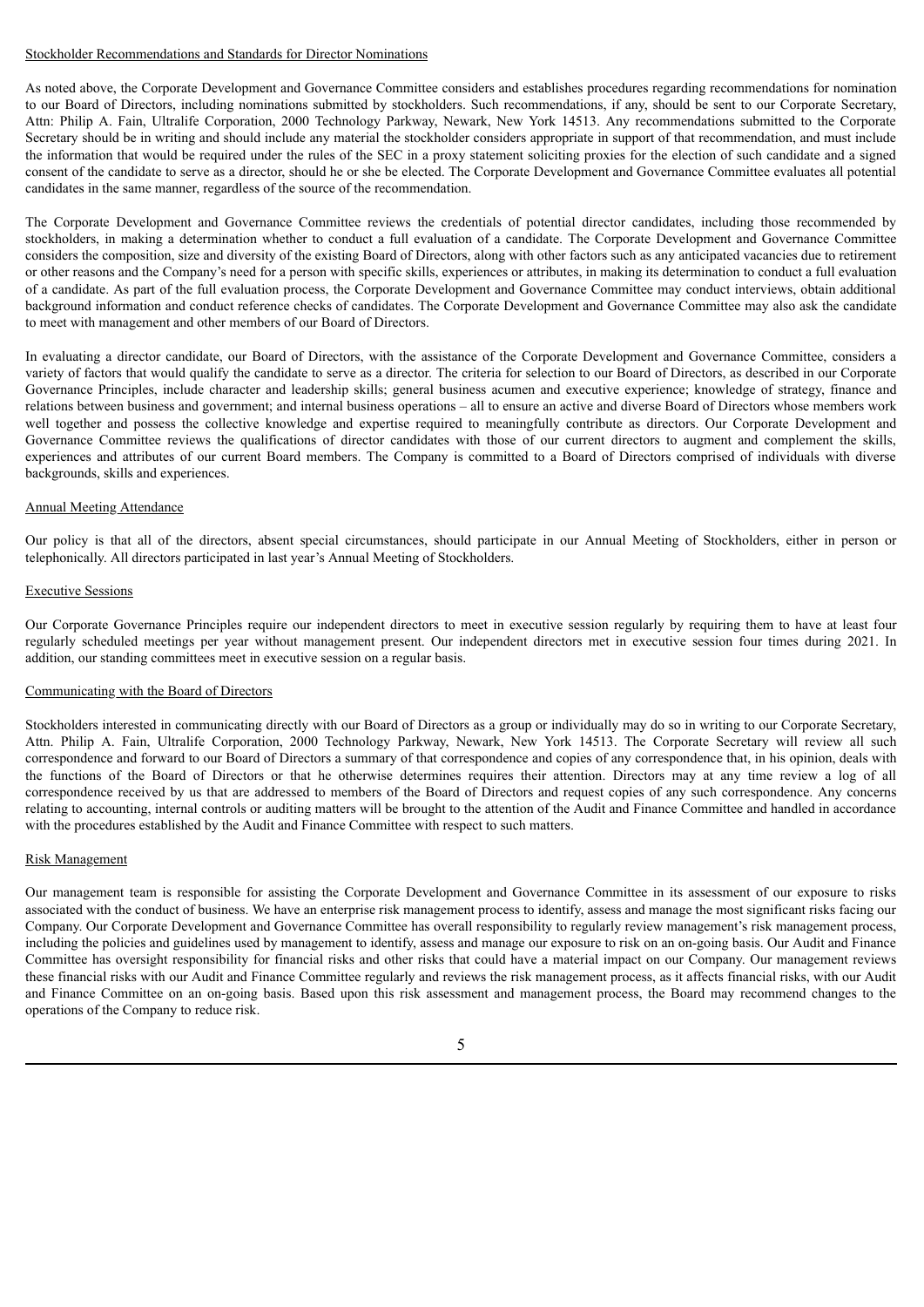## **Code of Ethics**

We have a Code of Ethics applicable to all employees, including our executive officers and all members of our Board of Directors. Our Code of Ethics incorporates the elements of a code of ethics specified in Item 406 of Regulation S-K and also complies with NASDAQ requirements for a code of conduct. Stockholders can find a link to this Code of Ethics on our website at http://investor.ultralifecorporation.com under the subheading "Corporate Governance."

Our Code of Ethics emphasizes our commitment to conducting business in a legal and ethical manner and encourages prompt and confidential reporting of any suspected violations of law or the Code of Ethics. As part of our Code of Ethics, directors and employees are expected to make business decisions and to take actions based upon the best interests of our Company and not based upon personal relationships or benefits. In conjunction with our Code of Ethics, our General Counsel conducts an annual training session with our Board of Directors with emphasis on all facets of compliance with new and existing regulations and best practices. Any potential conflict of interest, and any transaction or relationship involving our officers or directors that could give rise to a conflict of interest, must be reviewed and resolved by our Corporate Development and Governance Committee.

#### **Employee, Officer and Director Hedging**

Pursuant to our Insider Trading Compliance Policy, the Company's directors, officers and employees are prohibited from engaging in short sales of Ultralife securities or from buying or selling put options, call options or other derivatives of Ultralife securities.

## **ITEM 11. EXECUTIVE COMPENSATION**

#### **Director Compensation**

We presently use cash compensation to attract and retain qualified candidates to serve on our Board of Directors. Our practice is to survey our peer group companies, generally consisting of like-sized micro-cap companies and/or public companies in our industry, periodically to ascertain whether our overall director compensation is appropriate and balanced. If we perceive that there has been a major change in our Company or the market, we may alter the time between surveys. In setting director compensation, we consider the amount of time that directors spend fulfilling their duties to us, the skill-level required by members of our Board of Directors, and, based on publicly available data, the compensation paid to directors in similar sized organizations in our industry. Our program is designed to deliver annual director compensation at the median levels of director compensation for companies in similar industries and of similar size. Our annual director compensation period runs from July 1 to June 30.

#### Annual Retainers

Each non-employee director will receive an annual cash retainer of \$70,040, except for the Board Chair, who will receive an annual cash retainer of \$103,000, for the period July 1, 2021 through June 30, 2022. Each non-employee director received an annual cash retainer of \$70,040, except for the Board Chair, who received an annual cash retainer of \$103,000, for the period July 1, 2020 through June 30, 2021. These retainers are paid quarterly in cash. In addition, each director who is a member of a Board committee receives an additional cash retainer for such committee service.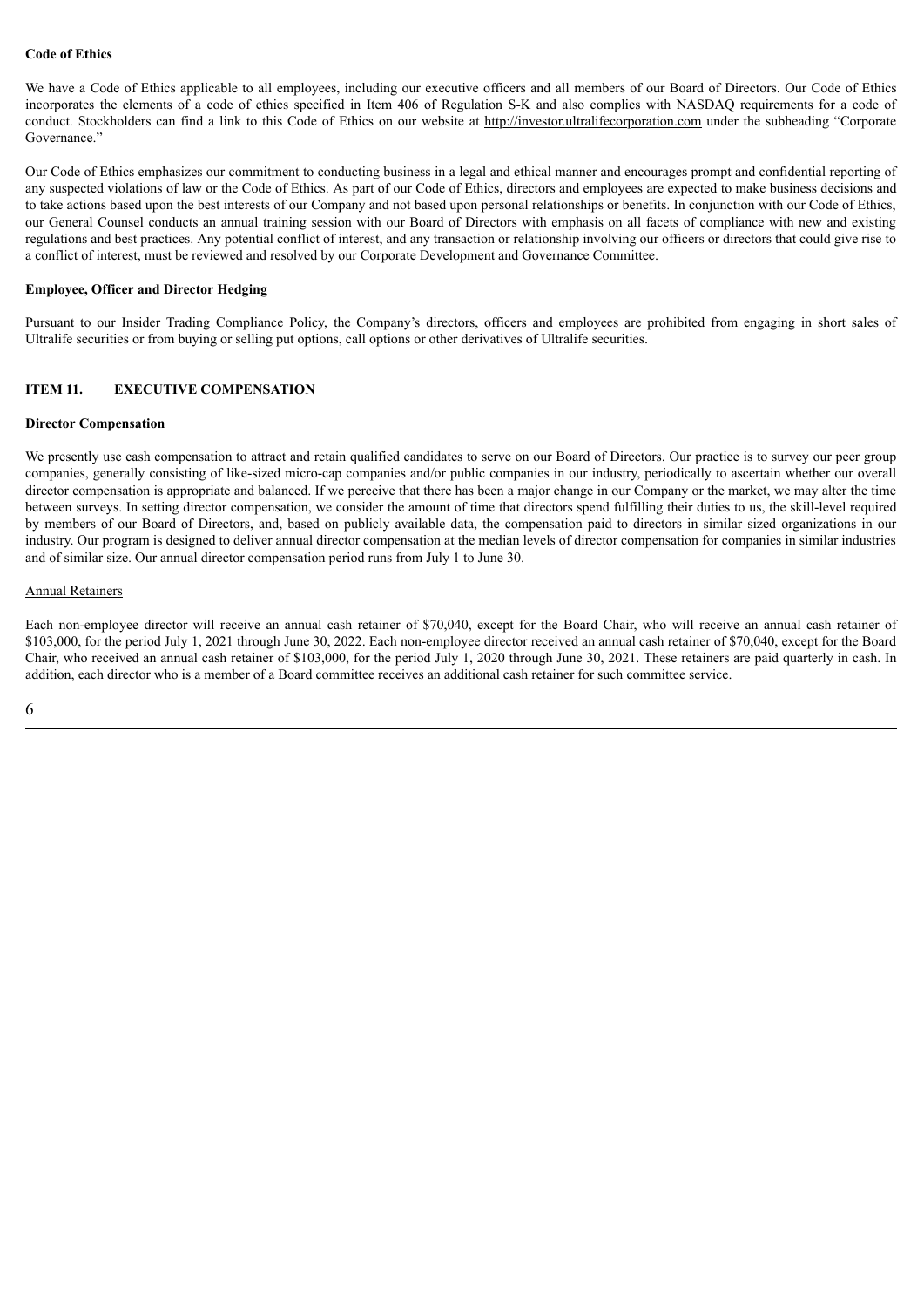Annual retainers for Board committee service for the period July 1, 2021 to June 30, 2022 were as follows:

|                                                | Annual Retainer for |  |                     |
|------------------------------------------------|---------------------|--|---------------------|
|                                                | Committee           |  | Annual Retainer for |
|                                                | <b>Members</b>      |  | Committee Chair     |
| <b>Audit and Finance Committee</b>             | 6.950               |  | 17.250              |
| Compensation and Management Committee          | 5.410               |  | 13.650              |
| Corporate Development and Governance Committee | 6.950               |  | 17.250              |

Annual retainers for Board committee service for the period July 1, 2020 to June 30, 2021were as follows:

|                                                | Annual Retainer for |                     |
|------------------------------------------------|---------------------|---------------------|
|                                                | Committee           | Annual Retainer for |
|                                                | <b>Members</b>      | Committee Chair     |
| <b>Audit and Finance Committee</b>             | 6.950               | 17,250              |
| Compensation and Management Committee          | 5.410               | 13,650              |
| Corporate Development and Governance Committee | 6.950               | 17,250              |

Annual retainers for both committee members and committee chairs are paid quarterly in cash. For Board and committee service during the fiscal year ended December 31, 2021, we paid our non-employee directors an aggregate \$399,890.

Our non-employee directors have stock ownership guidelines that require them to maintain ownership of at least \$40,000 of our common stock. Newly elected directors have two years from their election to the Board to achieve the stock ownership requirement. Currently, all of our non-employee directors meet the stock ownership guidelines. Refer to the Executive Officer Compensation section contained herein for stock ownership guidelines for our executive officers.

### Director Compensation Table

The table below summarizes the compensation paid by us to our non-employee directors for their service for the fiscal year ended December 31, 2021.

|                      |                                 |                             | Nonqualified             |                                                            |                                             |                                  |            |
|----------------------|---------------------------------|-----------------------------|--------------------------|------------------------------------------------------------|---------------------------------------------|----------------------------------|------------|
| <b>Name</b>          | <b>Fees Paid in</b><br>Cash (S) | <b>Stock</b><br>Awards (\$) | Option<br>Awards (\$)    | <b>Non-Equity</b><br><b>Incentive Plan</b><br>Compensation | <b>Deferred</b><br>Compensation<br>Earnings | <b>All Other</b><br>Compensation | Total (\$) |
|                      | 1)                              | (2)                         | (3)                      | (4)                                                        | (5)                                         | (6)                              |            |
| Thomas L. Saeli      | 99,650                          | $\overline{\phantom{0}}$    | $\overline{\phantom{0}}$ | ٠                                                          |                                             |                                  | 99,650     |
| Robert W. Shaw II    | 97,590                          | $\overline{\phantom{a}}$    | $\overline{\phantom{0}}$ |                                                            | $\overline{\phantom{0}}$                    |                                  | 97,590     |
| Ranjit C. Singh      | 99,650                          | -                           | $\overline{\phantom{0}}$ | $\overline{\phantom{0}}$                                   | -                                           |                                  | 99,650     |
| Bradford T. Whitmore | 103,000                         | $\overline{\phantom{0}}$    | $\overline{\phantom{0}}$ | $\overline{\phantom{0}}$                                   | $\overline{\phantom{0}}$                    |                                  | 103,000    |
|                      | 399,890                         |                             |                          |                                                            |                                             |                                  | 399,890    |

(1) Amounts shown represent cash compensation earned during for 2021. Amounts may differ from amounts paid in 2021 due to timing of payments.

(2) There were no stock awards granted to our non-employee directors during 2021 or outstanding at December 31, 2021.

(3) There were no option awards granted to our non-employee directors during 2021 or outstanding at December 31, 2021.

(4) There was no non-equity incentive plan compensation paid to our non-employee directors for the fiscal year ended December 31, 2021.

(5) There were no non-qualified deferred compensation earnings for our non-employee directors for the fiscal year ended December 31, 2021.

(6) There was no other compensation paid to our non-employee directors for the fiscal year ended December 31, 2021.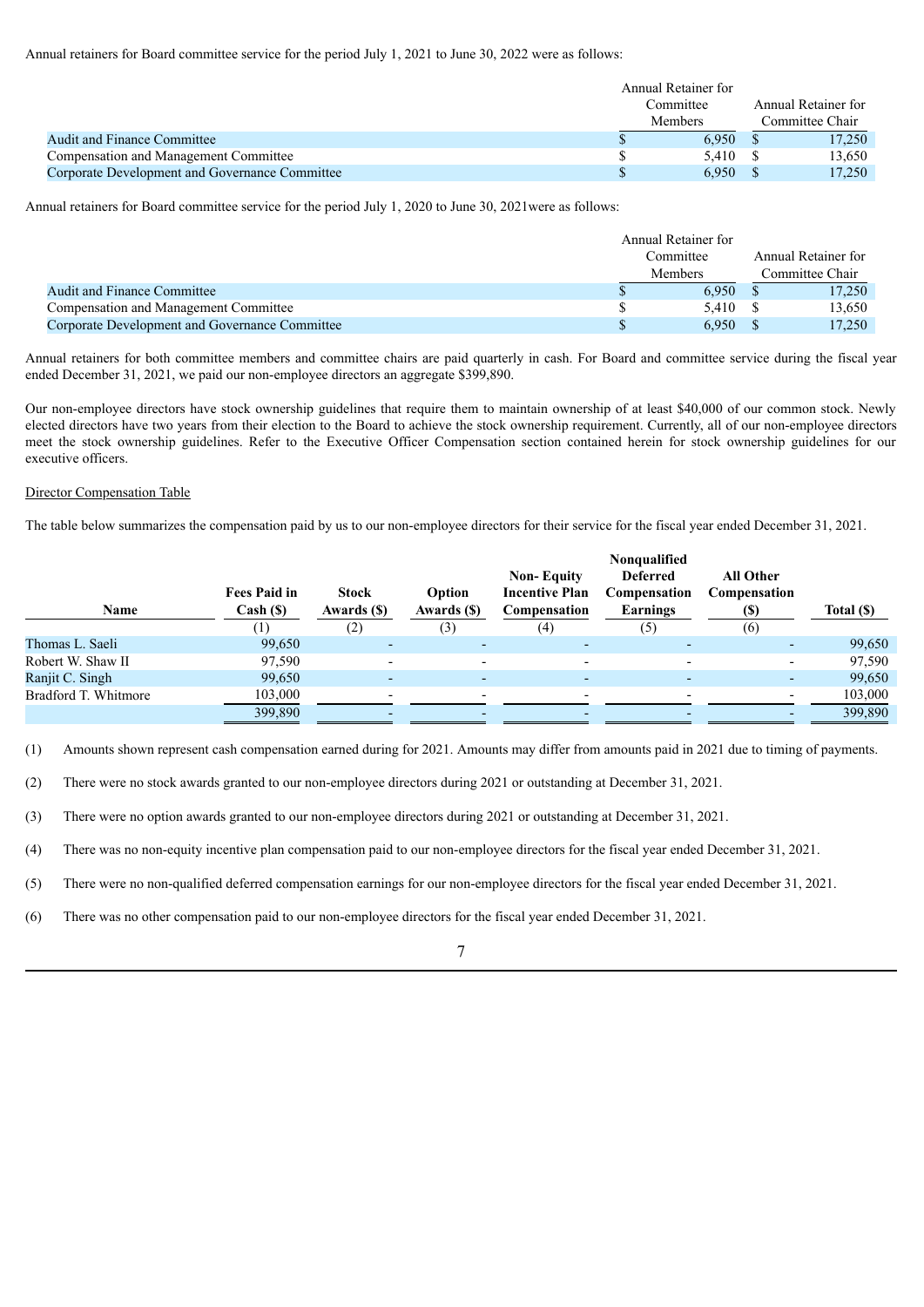Michael D. Popielec, our President and Chief Executive Officer, is ineligible to receive compensation for his service as a director because he is also an employee. Refer to the Summary Compensation Table for the compensation of our executive officers.

#### **Executive Officer Compensation**

This Amendment No. 1 provides certain information relating to the compensation of our named executive officers. We have determined that Messrs. Popielec and Fain were our only named executive officers for 2021.

As a smaller reporting company under the Securities Exchange Act of 1934, as amended, we are providing executive compensation information in accordance with the scaled disclosure requirements of Regulation S-K. As a result, a Compensation Disclosure and Analysis and certain other disclosures are not included.

#### Summary Compensation Table

The following table sets forth information concerning the compensation earned by or awarded to our executive officers for their services in all capacities to us during 2021 and 2020:

| <b>Name and Principal Position</b>       | Year | Salary (\$)<br>(1) | <b>Bonus</b> (\$)<br>(2) | <b>Stock</b><br>Awards (\$) | Option<br>Awards (\$)<br>(4) | <b>All Other</b><br>Compensation<br>(S)<br>(5) | Total (\$) |
|------------------------------------------|------|--------------------|--------------------------|-----------------------------|------------------------------|------------------------------------------------|------------|
| Michael D. Popielec, President and       |      |                    |                          |                             |                              |                                                |            |
| Chief                                    | 2021 | 531,761            |                          |                             | 120.056                      | 24.483                                         | 676,300    |
| <b>Executive Officer</b>                 | 2020 | 531,761            | 72,088                   |                             | 111.084                      | 21,618                                         | 736,551    |
| Philip A. Fain, Chief Financial Officer, | 2021 | 338,713            |                          |                             | 60.028                       | 16.712                                         | 415,453    |
| <b>Treasurer and Secretary</b>           | 2020 | 338,713            | 30,612                   |                             | 55,542                       | 13,342                                         | 438,209    |

(1) Amounts shown represent base salary cash compensation paid during the respective years. Amounts may differ from amounts earned due to timing of payroll periods. Refer to the "Narrative to Summary Compensation Table" below for further information.

- (2) Amounts shown represent short-term incentive plan ("STIP") cash awards earned during the respective years and paid in the subsequent year. Refer to the "Narrative to Summary Compensation Table" for further information.
- (3) There were no stock awards other than stock options granted during fiscal years 2021 and 2020.
- (4) Amounts shown represent the aggregate grant date fair value of stock options awarded during the respective years computed in accordance with Accounting Standards Codification Topic 718, Compensation – Stock Compensation ("ASC 718"). See the notes to our audited consolidated financial statements included in our Annual Reports on Form 10-K for the fiscal years ended December 31, 2021 and December 31, 2020, respectively, for the assumptions used in valuing these stock option awards in accordance with ASC 718. Refer to the "Narrative to Summary Compensation Table" below for further information.
- (5) Amounts shown as "All Other Compensation" consist of the following:

|                            |              | $401(k)$ Plan<br><b>Employer Match</b><br>(S) | Other<br><b>Benefits</b> (a)<br>(S) | <b>Total</b><br><b>(S)</b> |
|----------------------------|--------------|-----------------------------------------------|-------------------------------------|----------------------------|
| <b>Michael D. Popielec</b> | 2021         | 10,349                                        | 14,134                              | 24,483                     |
|                            | 2020         | 8,400                                         | 13,218                              | 21,618                     |
| Philip A. Fain             | 2021<br>2020 | 11,600<br>8,400                               | 5,112<br>4.942                      | 16,712<br>13,342           |

(a) The "Other Benefits" column of the above table includes premiums paid for group medical and dental coverage and long-term care insurance, reimbursement for tax preparation and certain financial planning expenses.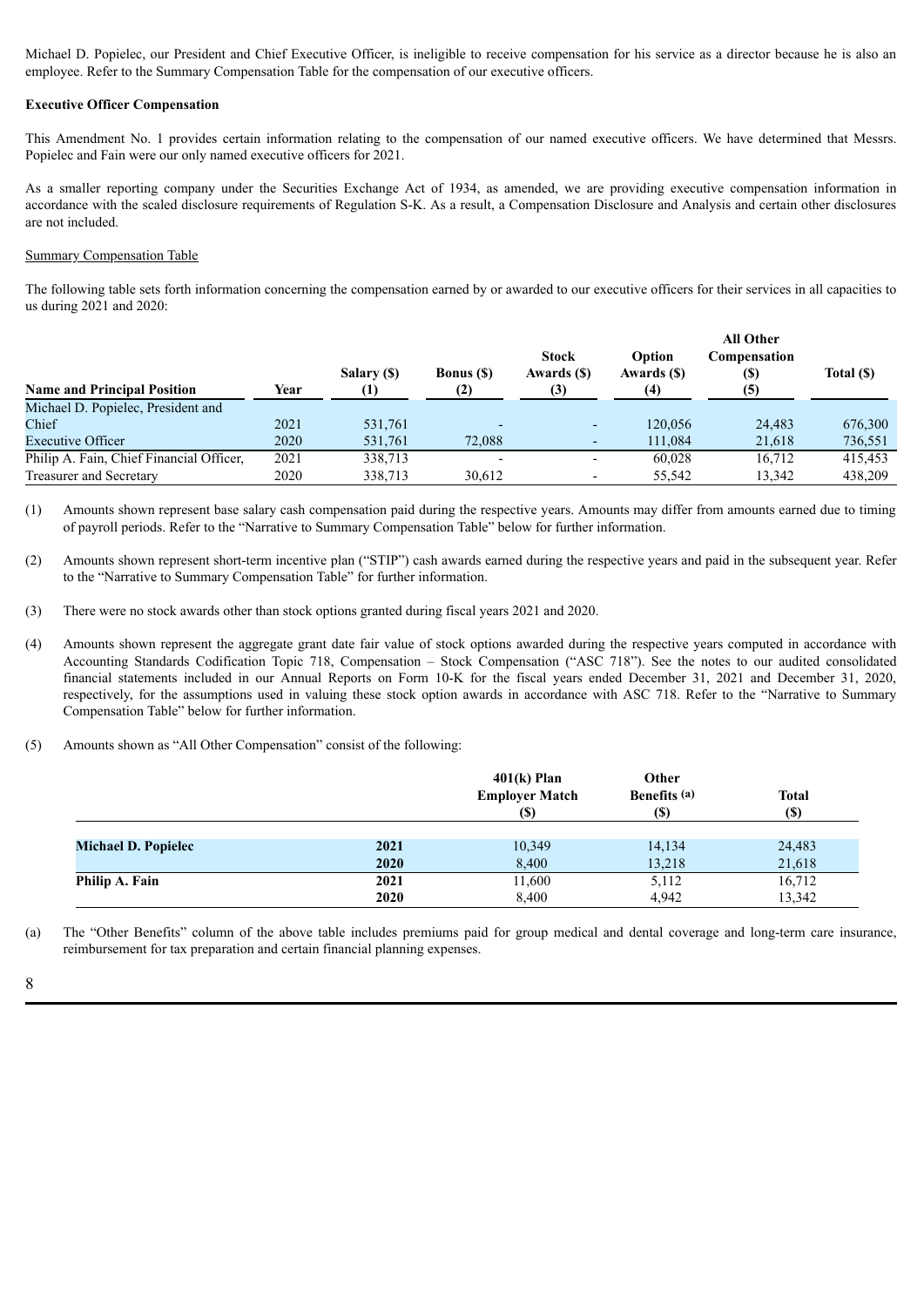#### Narrative to Summary Compensation Table

#### *Compensation Overview*

Our executive compensation program is evaluated and approved each year by our Compensation and Management Committee. Annual total compensation for our executive officers is comprised of the following key components:

- Base salary;
- Short-term incentive plan ("STIP"):
- Long-term incentive plan ("LTIP"); and
- Limited perquisites and other benefits.

Our executive compensation program is structured to align the interests of our executive officers with those of our stockholders by rewarding performance that achieves successful execution of our business strategy, grows our business and increases stockholder value. Our executive compensation program is designed to incentivize our executive officers to achieve strong financial, operational and strategic performance and to provide a link between the compensation earned by our executives and the creation of long-term sustainable value. The Compensation and Management Committee establishes specific annual, long-term and strategic goals and seeks to reward our executive officers for performance that meets or exceeds those goals. In addition, we expect our executive officers to work toward achievement of these goals while maintaining the highest ethical standards.

## *Base Salary*

The Compensation and Management Committee evaluates the performance of Mr. Popielec, our President and Chief Executive Officer, and presents its evaluation and recommendation annually for base salary adjustment, if any, to the Board of Directors for approval. Mr. Popielec evaluates the performance of Mr. Fain, our Chief Financial Officer, Treasurer and Secretary, and presents his evaluation and recommendation annually for a base salary adjustment, if any, to the Compensation and Management Committee, which, in turn, may recommend acceptance of or adjustment to such base salary recommendation to the Board of Directors. If adjustments to base salaries are recommended and approved, the adjustments are made to be effective for a period ranging from twelve to fifteen months from the date of the last salary adjustment.

In 2020 and 2021, Mr. Popielec and Mr. Fain informed the Compensation and Management Committee, that they would voluntarily forego any base salary increases for 2020 and 2021, respectively, although they were eligible for increases based on a number of factors including individual and Company performance.

#### *Short-Term Incentive Plan*

Our Compensation and Management Committee establishes a STIP each fiscal year to provide our executive officers an opportunity to earn an annual cash award in addition to their base salaries. The STIP is designed to place "at risk" a significant portion of the annual total cash compensation of our executive officers to incentivize them to achieve our short-term financial objectives while making progress toward our longer-term goals. Generally, the STIP target levels are set such that, assuming achievement of pre-established performance metrics, the combined annual base salary and STIP award for our executive officers will be at or near the 50th percentile for executive officers at the companies in our peer group.

For 2021, the STIP target bonus levels for Messrs. Popielec and Fain were 75% and 50% of their respective base salaries. The performance goals to be achieved to be awarded the STIP targeted bonus for 2021 were consolidated operating profit and revenue goals of \$7.1 million and \$114.0 million, respectively, as measured pursuant to generally accepted accounting principles. The STIP award was structured with a 70% weighting on the consolidated operating profit goal and a 30% weighting on the consolidated revenue goal. Achievement of less than the consolidated operating profit and revenue goals would result in no award being earned with respect to that metric. Achievement of the target goals would result in a 75% payment of the target bonus levels with respect to that metric. Achievement of over 100% to 132% of the consolidated operating profit goal and achievement of over 100% to 111% of the revenue goal would result in an award ranging from 76% to 100% of the target award with respect to the metric for which such performance levels had been achieved. Achievement of over 132% to 166% of the consolidated operating profit goal and over 111% to 139% of the revenue goal would result in an award ranging from 101% to 150% of the target award with respect to the metric for which such performance levels had been achieved. Our executive officers were eligible for a partial award if one of the two metrics was achieved.

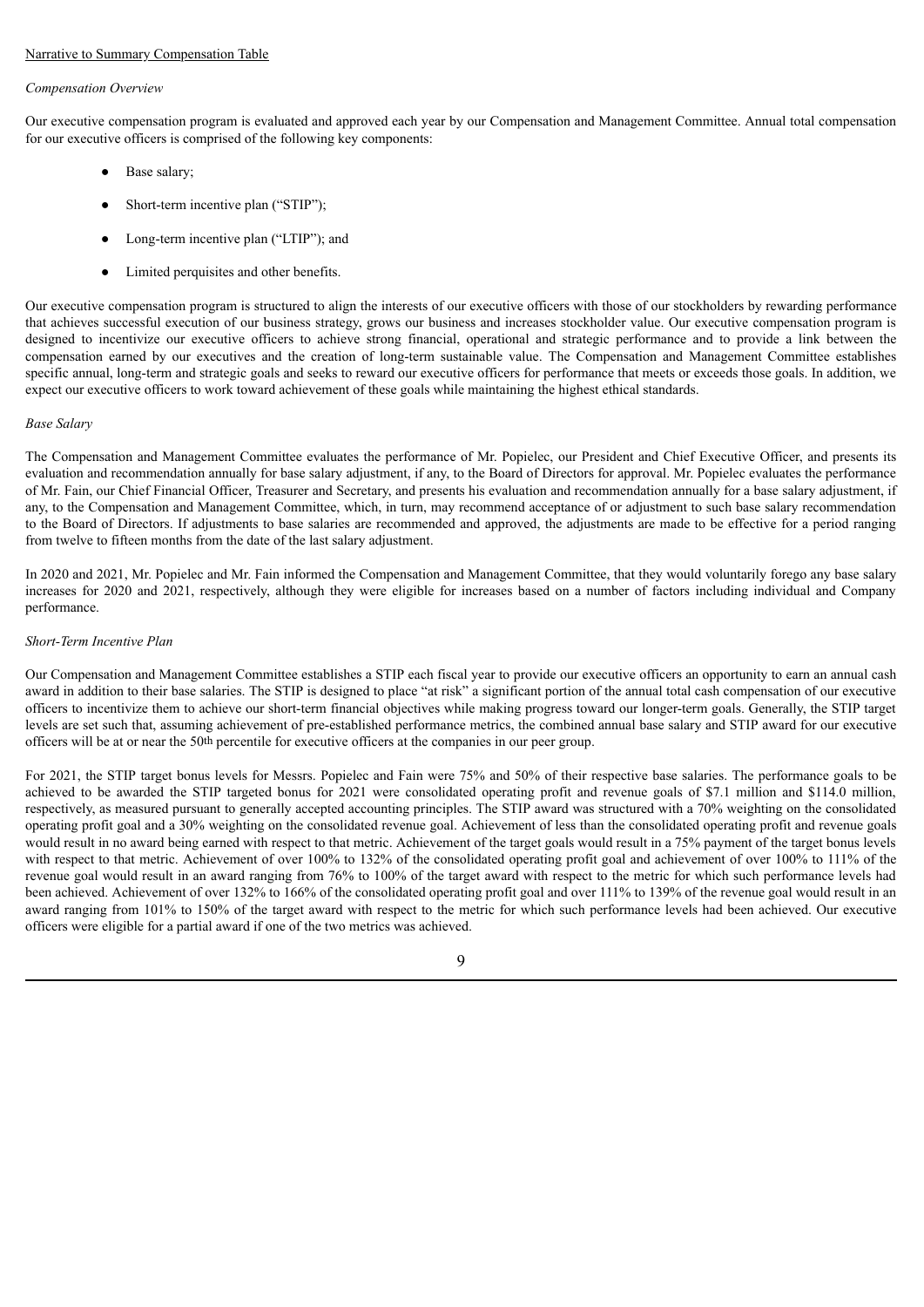Based on our 2021 financial performance, Messrs. Popielec and Fain did not earn STIP awards for 2021.

For 2020, the STIP target bonus levels for Messrs. Popielec and Fain were 75% and 50% of their respective base salaries. The performance goals to be achieved to be awarded the STIP targeted bonus for 2020 were consolidated operating profit and revenue goals of \$9.4 million and \$122.3 million, respectively, as measured pursuant to generally accepted accounting principles. The STIP award was structured with a 70% weighting on the consolidated operating profit goal and a 30% weighting on the consolidated revenue goal. Achievement of less than 78% of the consolidated operating profit goal or less than 85% of the revenue goal would result in no award being earned with respect to that metric. Achievement of 78% to 100% of the consolidated operating profit goal and achievement of 85% to 100% of the revenue goal would result in an award ranging from 50% to 100% of the target award with respect to the metric for which such performance levels had been achieved. Achievement of over 100% to 125% of the consolidated operating profit goal and over 100% to 125% of the revenue goal would result in an award ranging from 101% to 150% of the target award with respect to the metric for which such performance levels had been achieved. Our executive officers were eligible for a partial award if one of the two metrics was achieved.

Based on our 2020 financial performance, Messrs. Popielec and Fain earned STIP awards for 2020 of \$72,088 and \$30,612, respectively, which were paid in February 2021.

#### *Long-Term Incentive Plan*

Stock options and other equity awards are used to align the interests of our executive officers with those of our stockholders by incentivizing our executive officers to achieve long-term growth and sustainable stockholder value.

Refer to "Outstanding Equity Awards" below for stock options granted during 2021 and 2020. There were no other equity-based awards granted to our executive officers during 2021 and 2020.

#### *Retirement Benefits*

We provide a tax-qualified  $401(k)$  plan to all active employees that provides for both employer and employee contributions. Under this plan, employees may contribute a portion of their eligible cash compensation to the plan. For 2021, the Company matched 100% on the first 3% and 50% on the next 2% of an employee's eligible contributions. For 2020, the Company matched 50% on the first 6% of an employee's eligible contributions.

### *Perquisites and Other Personal Benefits*

We provide our executive officers with certain perquisites and other personal benefits which are consistent with the objectives of our overall compensation program to better enable us to attract and retain superior employees for key positions. The Compensation and Management Committee periodically reviews the levels of such perquisites and other personal benefits to ensure they remain at appropriate levels. The aggregate incremental costs of the perquisites and other personal benefits provided to our executive officers are included in the "All Other Compensation" column of the Summary Compensation Table with components detailed in an accompanying note.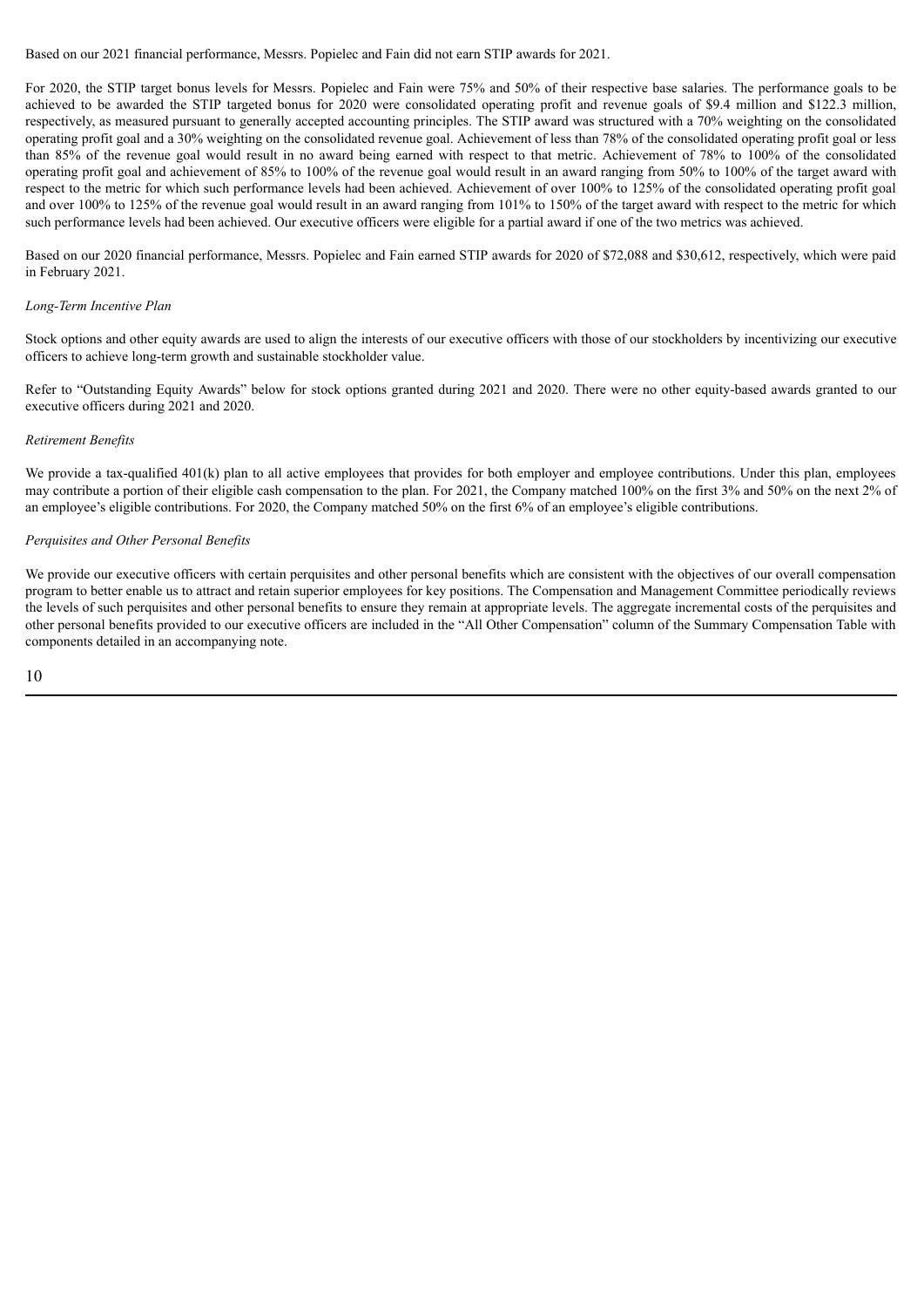|                     | Number of<br><b>Securities</b><br>Underlying<br>Unexercised<br><b>Options</b><br><b>Exercisable</b> | Number of<br><b>Securities</b><br>Underlying<br>Unexercised<br><b>Options</b><br>Unexercisable | <b>Equity</b><br>Incentive<br><b>Plan Awards:</b><br>Number of<br><b>Securities</b><br>Underlying<br><b>Unexercised</b><br><b>Options</b> | Option<br><b>Exercise</b> | Option<br><b>Expiration</b> |
|---------------------|-----------------------------------------------------------------------------------------------------|------------------------------------------------------------------------------------------------|-------------------------------------------------------------------------------------------------------------------------------------------|---------------------------|-----------------------------|
| Name                | $(\#)$                                                                                              | $(\#)$                                                                                         | Unearned $(\#)$                                                                                                                           | Price (\$)                | Date                        |
| Michael D. Popielec | 40,000                                                                                              | ٠                                                                                              | ٠                                                                                                                                         | 4.2902                    | 6/1/2023                    |
|                     | 40,000                                                                                              |                                                                                                | $\overline{\phantom{0}}$                                                                                                                  | 9.8514                    | 4/18/2025                   |
|                     | 30,000                                                                                              | 15,000(1)                                                                                      | ٠                                                                                                                                         | 8.2523                    | 7/23/2026                   |
|                     | 13,334                                                                                              | 26,666(2)                                                                                      | $\blacksquare$                                                                                                                            | 6.5062                    | 4/22/2027                   |
|                     | $\overline{\phantom{a}}$                                                                            | 40,000(3)                                                                                      | ٠                                                                                                                                         | 6.9694                    | 10/20/2028                  |
| Philip A. Fain      | 30,000(7)                                                                                           |                                                                                                | $\blacksquare$                                                                                                                            | 3.7103                    | 3/3/2022                    |
|                     | 20,000                                                                                              |                                                                                                |                                                                                                                                           | 4.2902                    | 6/1/2023                    |
|                     | 20,000                                                                                              |                                                                                                | $\overline{\phantom{0}}$                                                                                                                  | 5.7075                    | 4/19/2024                   |
|                     | 20,000                                                                                              |                                                                                                | ٠                                                                                                                                         | 9.8514                    | 4/18/2025                   |
|                     | 16,667                                                                                              | 8,333(4)                                                                                       | $\overline{\phantom{a}}$                                                                                                                  | 8.2523                    | 7/23/2026                   |
|                     | 6,667                                                                                               | 13,333(5)                                                                                      |                                                                                                                                           | 6.5062                    | 4/22/2027                   |
|                     | ۰                                                                                                   | 20,000(6)                                                                                      | $\overline{\phantom{a}}$                                                                                                                  | 6.9694                    | 10/20/2028                  |
|                     |                                                                                                     |                                                                                                |                                                                                                                                           |                           |                             |

- (1) On July 23, 2019, our Board of Directors, on recommendation of the Compensation and Management Committee, granted to Mr. Popielec the option to purchase 45,000 shares of our common stock. This option vested with respect to 15,000 shares on July 23, 2020 and 15,000 shares on July 23, 2021 and will vest with respect to 15,000 shares on July 23, 2022.
- (2) On April 22, 2020, our Board of Directors, on recommendation of the Compensation and Management Committee, granted to Mr. Popielec the option to purchase 40,000 shares of our common stock. This option vested with respect to 13,334 shares on April 22, 2021 and will vest with respect to 13,333 shares on April 22, 2022 and 13,333 shares on April 23, 2023.
- (3) On October 20, 2021 our Board of Directors, on recommendation of the Compensation and Management Committee, granted to Mr. Popielec the option to purchase 40,000 shares of our common stock. This option will vest with respect to 13,334 shares on October 20, 2022, 13,333 shares on October 20, 2023 and 13,333 shares on October 20, 2024.
- (4) On July 23, 2019, our Board of Directors, on recommendation of the Compensation and Management Committee, granted to Mr. Fain the option to purchase 25,000 shares of our common stock. This option vested with respect to 8,334 shares on July 23, 2020 and 8,333 shares on July 23, 2021 and will vest with respect to 8,333 shares on July 23, 2022.
- (5) On April 22, 2020, our Board of Directors, on recommendation of the Compensation and Management Committee, granted to Mr. Fain the option to purchase 20,000 shares of our common stock. This option vested with respect to 6,667 shares on April 22, 2021 and will vest with respect to 6,667 shares on April 22, 2022 and 6,666 shares on April 23, 2023.
- (6) On October 20, 2021, our Board of Directors, on recommendation of the Compensation and Management Committee, granted to Mr. Fain the option to purchase 20,000 shares of our common stock. This option will vest with respect to 6,667 shares on October 20, 2022, 6,666 shares on October 20, 2023 and 6,666 shares on October 20, 2024.
- (7) These options were subsequently exercised by Mr. Fain on March 2, 2022.

There were no other equity awards outstanding at December 31, 2021 for our executive officers.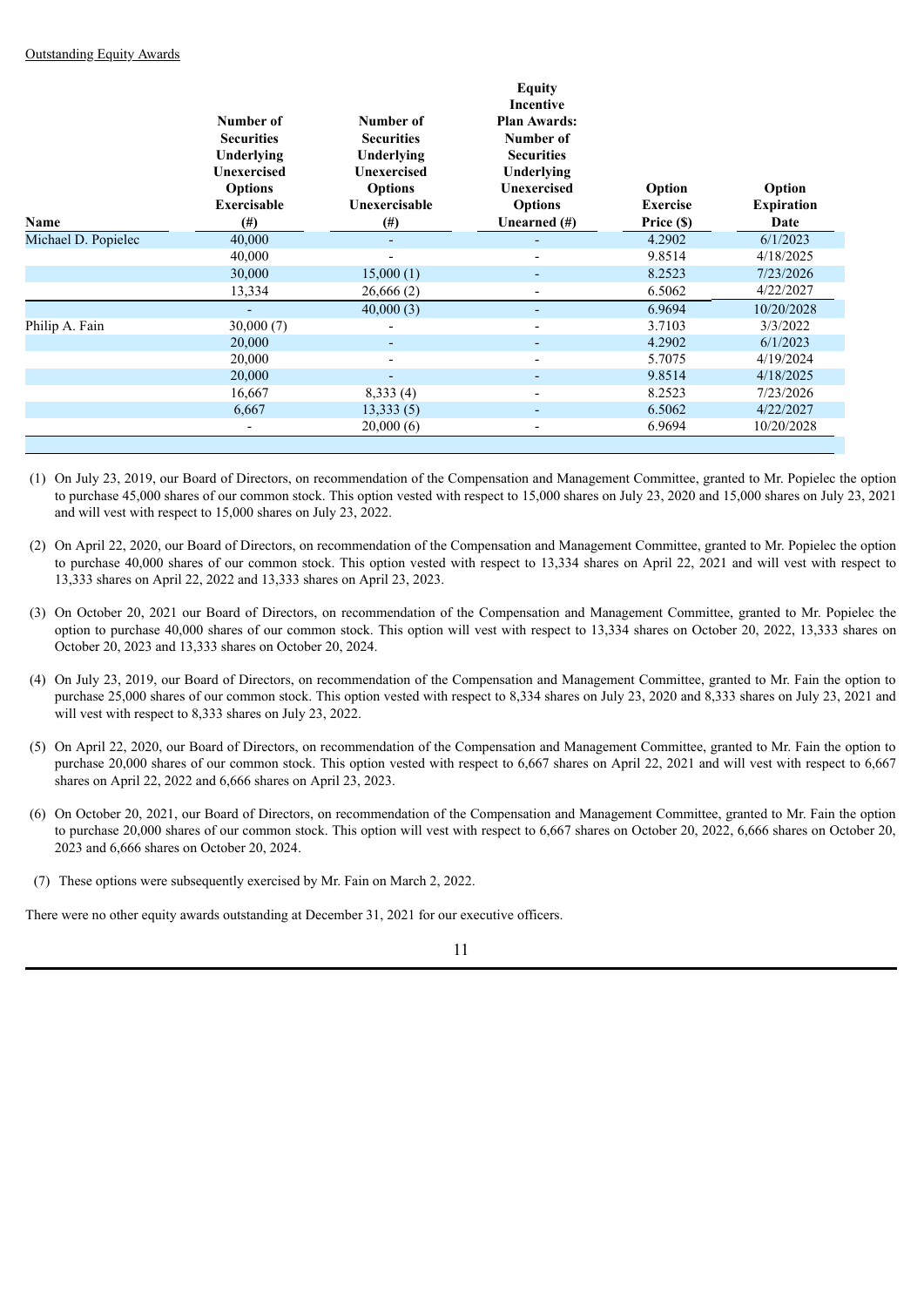#### **Option Exercises**

The following table sets forth information concerning the exercise of stock option awards for the year ended December 31, 2021 for our executive officers.

| <b>Number of Shares Acquired on</b> |                 |                                 |  |  |  |
|-------------------------------------|-----------------|---------------------------------|--|--|--|
| Name                                | Exercise $(\#)$ | Value Realized on Exercise (\$) |  |  |  |
| Michael D. Popielec                 | 19.292(1)       | 143.942(2)                      |  |  |  |
|                                     |                 |                                 |  |  |  |
| Philip A. Fain                      | 23,160(3)       | 161,888(4)                      |  |  |  |

(1) Represents shares of the Company's common stock acquired on August 10, 2021 and December 17, 2021 upon the exercise of options for 40,000 shares of common stock otherwise expiring on March 3, 2022 and the exercise of options for 20,000 shares of common stock other expiring on March 5, 2022, net of shares of common stock having a fair market value equal to the aggregate exercise price of the shares of common stock for which the options were exercised together with the amount of minimum statutory tax withholdings.

- (2) Represents the aggregate fair market value of the net shares of the Company's common stock acquired pursuant to the Company's 2014 LTIP.
- (3) Represents share of the Company's common stock acquired on March 1, 2021 upon the exercise of options for 70,000 shares of common stock otherwise expiring on March 4, 2021, net of shares of common stock having a fair value equal to the aggregate exercise price of the shares of common stock for which the options were exercised together with the amount of minimum statutory tax withholdings.
- (4) Represents the aggregate fair market value of the net shares of the Company's common stock acquired pursuant to the Company's 2004 LTIP.

#### Employment Arrangements

On December 6, 2010, the Company entered into an employment agreement with Mr. Popielec, providing that Mr. Popielec would become our President and Chief Executive Officer effective December 30, 2010. Mr. Popielec's annual base salary was set at \$450,000 subject to adjustment. Mr. Popielec is also eligible to receive an annual cash bonus under our STIP if we meet or exceed certain quantitative and qualitative performance metrics to be agreed upon and approved by the Compensation and Management Committee no later than January 31 of the year for which the bonus applies. The bonus goals and payout ranges for 2020 and 2021 are set forth above beginning on Page 9.

Pursuant to the terms of his employment agreement, Mr. Popielec was granted options to purchase shares of our common stock. Certain of the options granted were conditional and subject to stockholder approval to increase the number of shares available under our Restated 2004 LTIP ("2004 LTIP"). Stockholder approval of this increase was obtained in June 2011. All options awarded to Mr. Popielec pursuant to the terms of his employee agreement were exercised or expired as of December 31, 2021. Mr. Popielec is eligible for additional stock option grants on recommendation of the Compensation and Management Committee. Refer to the Outstanding Equity Awards section above beginning on Page 11.

Mr. Popielec is also entitled to receive the retirement benefits, perquisites and other personal benefits described under the sections above entitled "Retirement Benefits" and "Perquisites and Other Personal Benefits".

The employment agreement provides that Mr. Popielec's employment is "at will." Mr. Popielec is entitled to certain severance benefits if we terminate his employment without Business Reasons or a Constructive Termination occurs (as those terms are defined in the employment agreement), including: (a) salary continuation for a period of 12 months following the termination date; (b) a pro rata amount (calculated on a per diem basis) of the full-year bonus which Mr. Popielec would have earned for the calendar year in which the termination of employment occurs; (c) acceleration of vesting of all outstanding stock options and other equity awards to the extent that the outstanding options and other equity awards would otherwise have vested no more than 18 months after the date of termination, and all such options and other equity awards shall remain exercisable for one year following the termination date or through the original expiration date, if earlier; (d) continuation of health benefits for Mr. Popielec, his spouse and any dependent children for a period of 12 months after the termination date followed by 18 months of executive-paid COBRA eligibility. In addition, if we terminate the employment of Mr. Popielec within 12 months following the occurrence of a Change in Control, without Business Reasons or if a Constructive Termination occurs, then Mr. Popielec shall be entitled to receive: (i) any earned but unpaid salary, any unpaid bonus from the prior year plus an amount equal to 18 months of his base salary as then in effect, payable immediately upon the termination date; (ii) one and one-half times his target bonus for the calendar year in which the termination date occurs; (iii) acceleration of vesting of all outstanding stock options and other equity awards, which are to remain exercisable for 18 months following the termination date, or through the original expiration date, if earlier; (iv) continuation of health benefits for Mr. Popielec, his spouse and any dependent children for a period of 24 months after the termination date. To the extent the vesting and/or accelerated payment of outstanding stock options would subject Mr. Popielec to the imposition of tax and/or penalties under Section 409A of the Internal Revenue Code, the vesting and/or payment of such stock options and other equity shall be delayed to the extent necessary to avoid the imposition of such tax and/or penalties. The employment agreement also provides for the continuation of certain benefits in the event Mr. Popielec's employment is terminated for Disability (as defined in the employment agreement) or by his death. Mr. Popielec has also executed an Employee Confidentiality Non-Disclosure, Non-Compete, Non-Disparagement and Assignment Agreement in our standard form.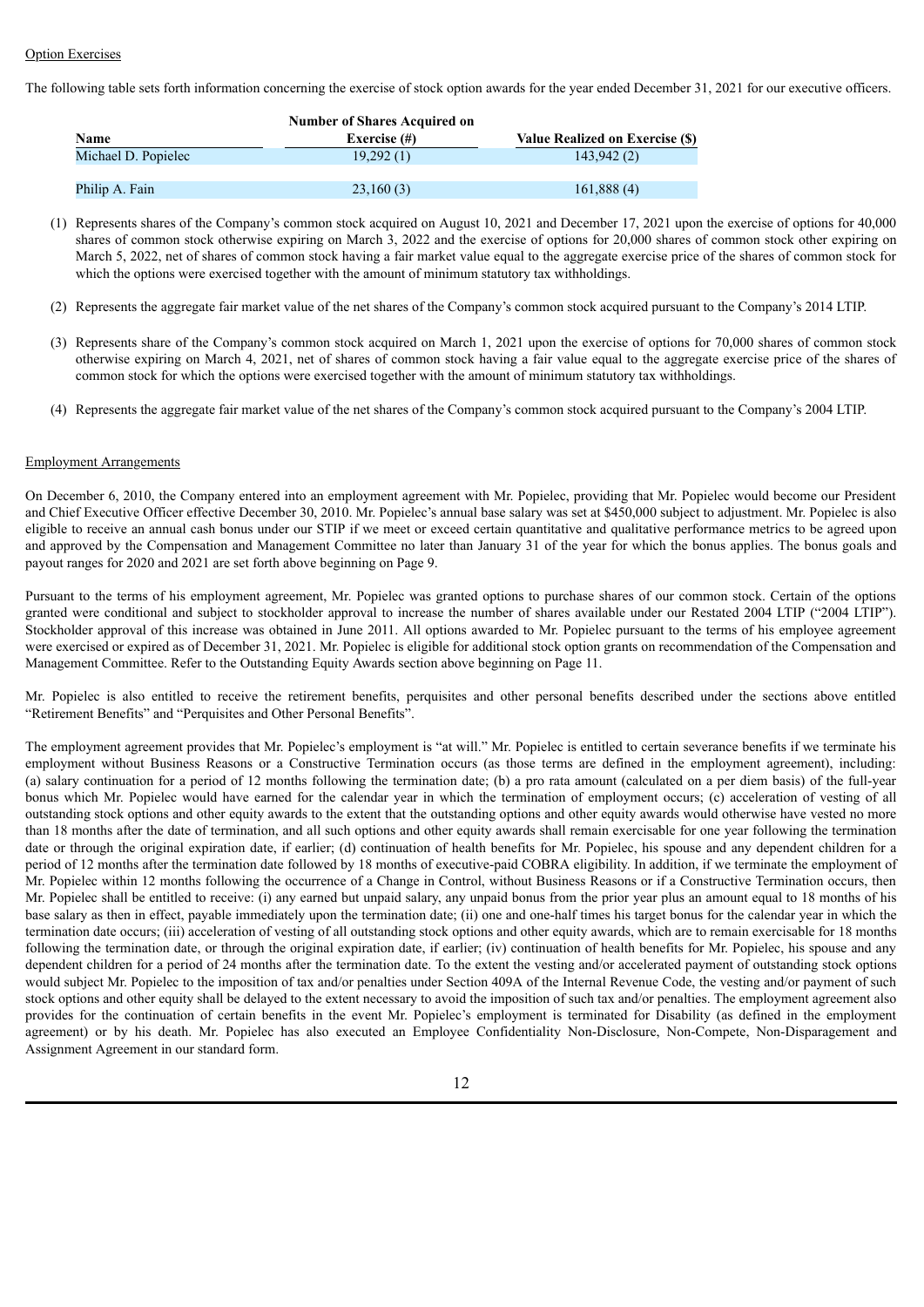We do not have an employment agreement with Mr. Fain. Mr. Fain has executed an Employee Confidentiality Non-Disclosure, Non-Compete, Non-Disparagement and Assignment Agreement in our standard form.

#### Retirement Benefits and Potential Payments upon Termination, Change in Control or Retirement

The only arrangement that we maintain that provides for retirement benefits is our tax-qualified defined contribution 401(k) plan. The material terms of our tax-qualified defined contribution 401(k) plan are summarized above under the heading "Retirement Benefits."

All of the potential payments and benefits payable by us to those of our executive officers in the event of various circumstances involving either a termination of employment or change in control are determined pursuant to the employment agreement with Mr. Popielec or the 2004 LTIP and 2014 LTIP. The employment agreement with Mr. Popielec is summarized above under the heading "Employment Arrangements". On June 18, 2018, the Compensation and Management Committee unanimously approved a resolution for full vesting of all outstanding unvested stock options and other equity awards upon the occurrence of a "Change in Control" (as defined by the 2004 LTIP and 2014 LTIP). On October 18, 2018, the Compensation and Management Committee unanimously approved a modification to the retirement policy whereby an executive officer upon retirement and signing the Company's non-compete agreement and fully complying with the same will retain any and all unexpired stock options until the relevant option term has expired.

#### Stock Ownership Guidelines

In order to better align the interests of our executive officers and stockholders, the Compensation and Management Committee implemented stock ownership requirements for our executive officers. The stock ownership requirements for our executive officers are as follows:

| President & CEO         | 1.00 times salary |
|-------------------------|-------------------|
| Chief Financial Officer | 0.50 times salary |

For 2021, the Compensation and Management Committee established the presumed share price to be used for purposes of determining the minimum number of shares to be owned by the executive officers. This presumed price was \$9.14 per share, which was based on the volume weighted average price ("VWAP"), calculated as an amount equal to the sum of the dollar value of every transaction in our common stock for the two-year period ended December 31, 2021 divided by the total shares traded for such two-year period. Each year the Compensation and Management Committee will establish a new price per share to be used to determine the minimum number of shares required to be held which will be based on the VWAP of our common stock for the preceding two-year period. Executive officers have three years from the date of hire to achieve the required holdings, which are based on the price per share as calculated above. Additionally, our stock ownership policy requires that until the share ownership guidelines are met, executive officers are prohibited from disposing of more than 50% of vested shares received from restricted share grants (on an after-tax basis) and 50% of shares received on exercise of stock options. Shares owned by an executive, as well as shares underlying awards of stock options and restricted stock are treated as owned by the executive for purposes of determining whether required ownership has been achieved. Our executive officers have met their respective stock ownership requirement.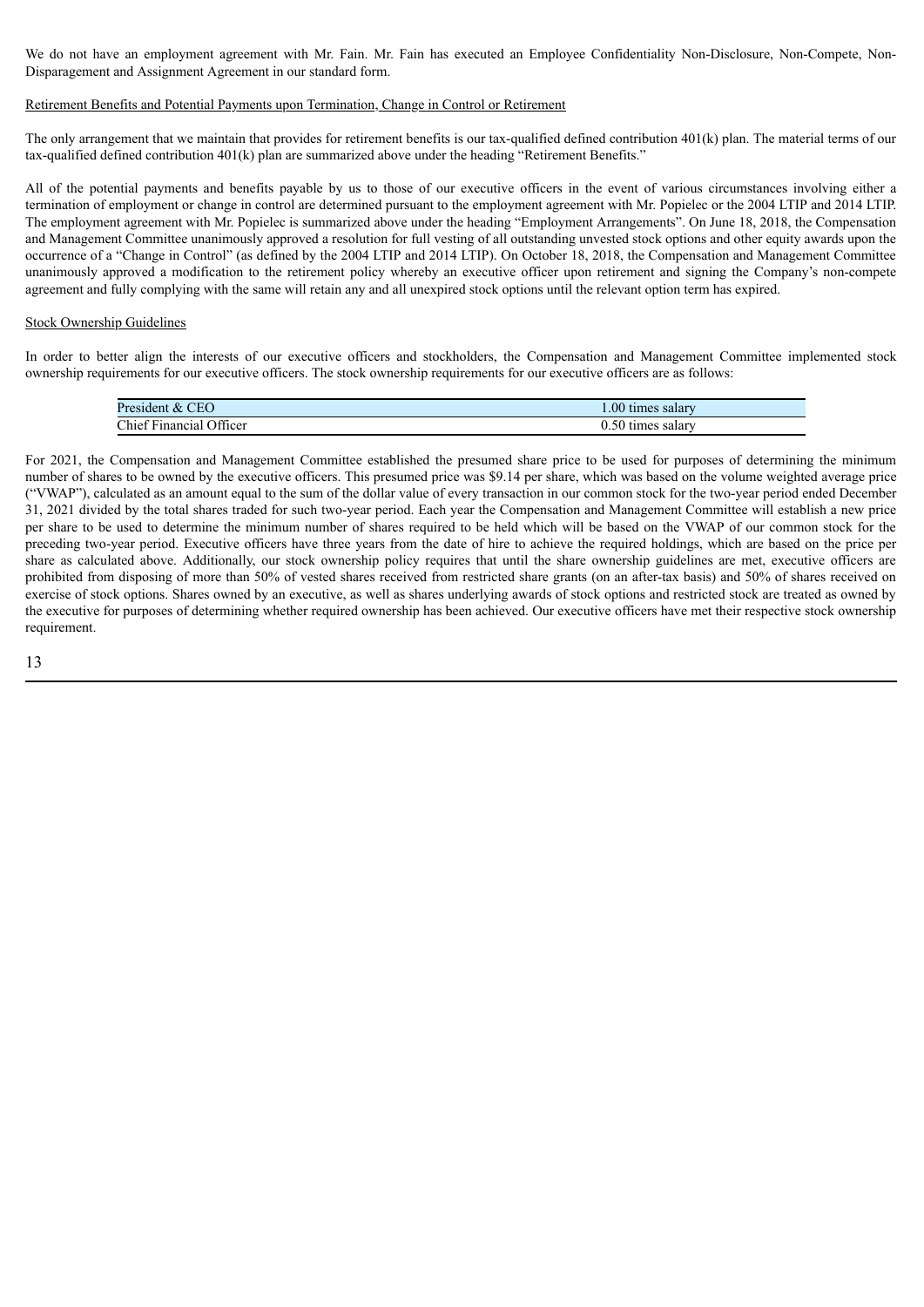### **ITEM 12. SECURITY OWNERSHIP OF CERTAIN BENEFICIAL OWNERS AND MANAGEMENT AND RELATED STOCKHOLDER MATTERS**

#### **Security Ownership of Certain Beneficial Owners**

The table below shows certain information regarding the beneficial ownership of shares of our common stock by each person known by us to beneficially own more than five percent of the outstanding shares of our common stock, with percentages based on 16,127,082 shares issued and outstanding as of April 25, 2022.

| <b>Name and Address of Beneficial Owner</b>                                                              | <b>Number of Shares</b><br><b>Beneficially Owned</b> | <b>Percent of Class</b><br><b>Beneficially Owned</b> |
|----------------------------------------------------------------------------------------------------------|------------------------------------------------------|------------------------------------------------------|
| Bradford T. Whitmore (1)                                                                                 | 5,671,554                                            | $35.2\%$                                             |
| 1603 Orrington Avenue, Suite 900<br>Evanston, IL 60201                                                   |                                                      |                                                      |
| Dimensional Fund Advisors LP (2)<br><b>Building One</b><br>6300 Bee Cave Road<br><b>Austin, TX 78746</b> | 1,070,696                                            | $6.6\%$                                              |
| Visionary Wealth Advisors (3)<br>1405 North Green Mount Rd., Suite 500<br>O'Fallon, IL 62208             | 901,535                                              | 5.6%                                                 |

- (1) Based on information contained in a Form 4 dated February 24, 2022 as filed by Bradford T. Whitmore with the SEC on February 28, 2022, Mr. Whitmore individually and as sole manager and sole voting member of SUNRAY I, LLC, a Delaware limited liability company and as General Partner of Grace Brothers LP, a Delaware limited partnership, beneficially owns 5,671,554 shares of our common stock. Mr. Whitmore has sole voting and dispositive power with respect to 5,152,938 of such shares, of which 4,452,283 are held in the name in SUNRAY I, LLC, and shared voting and dispositive power (with Grace Brothers, LP) with respect to 518,616 of such shares.
- (2) Based on information contained in a Schedule 13G dated February 14, 2022 as filed by Dimensional Fund Advisors LP, a registered investment adviser, with the SEC on that same date to report beneficial ownership of shares of the Company's common stock as of December 31, 2021, and, consequently, the beneficial ownership of Dimensional Fund Advisors LP may have subsequently changed. The Schedule 13G reported that Dimensional Fund Advisors LP had sole voting power as to 1,037,937 shares of common stock and sole dispositive power as to 1,070,696 shares of common stock, all of which shares of common stock were held in portfolios of four registered investment companies to which Dimensional Fund Advisors LP or one of its subsidiaries furnishes investment advice and of certain other commingled funds, group trusts and separate accounts for which Dimensional Fund Advisors LP or one of its subsidiaries serves as investment manager or sub-adviser. The shares of common stock reported were owned by the investment companies, commingled funds, group trusts, and separate accounts and Dimensional Fund Advisors LP disclaimed beneficial ownership of the reported shares of common stock.
- (3) Based on information contained in a Schedule 13G dated February 15, 2022 as filed by Visionary Wealth Advisors, a registered investment adviser, with the SEC on that same date to report beneficial ownership of shares of the Company's common stock as of December 31, 2021, and, consequently, the beneficial ownership of Visionary Wealth Advisors may have subsequently changed. The Schedule 13G reported that Visionary Wealth Advisors had sole voting power as to 6,000 shares of common stock and shared dispositive power as to 901,535 shares of common stock.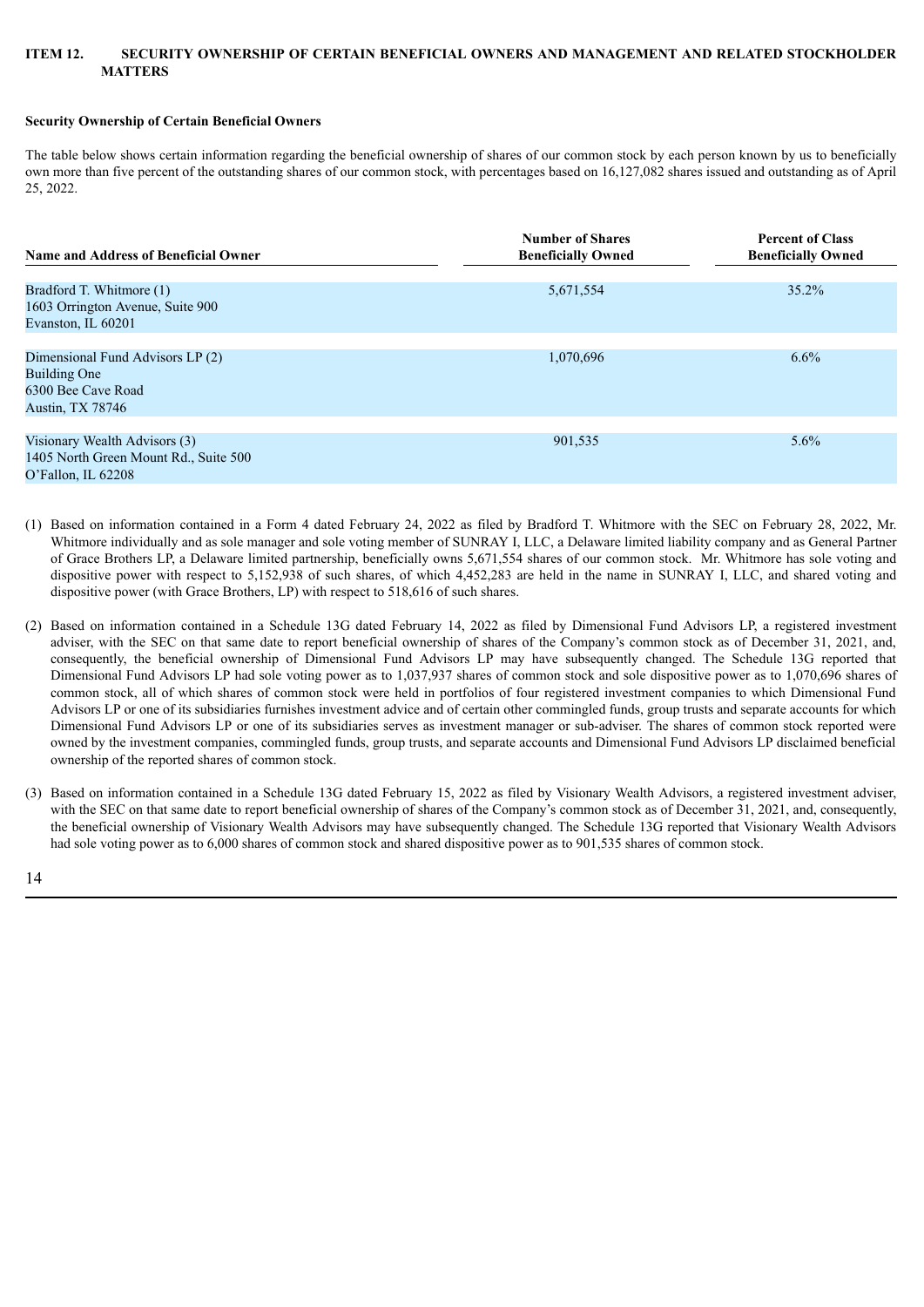### **Security Ownership of Management**

The table below shows certain information regarding the beneficial ownership of shares of our common stock as of April 25, 2022 by (1) each of our directors, (2) each of our executive officers, and (3) all of our directors and executive officers as a group.

| Name of Beneficial Owner (1)                                | Number of Shares Beneficially Owned | Percent of Class<br>Beneficially Owned $(1)(2)$ |
|-------------------------------------------------------------|-------------------------------------|-------------------------------------------------|
| Michael D. Popielec                                         | 453,176(3)                          | $2.8\%$ (4)                                     |
| Thomas L. Saeli                                             | 60.446                              | $\ast$                                          |
| Robert W. Shaw II                                           | 60.750                              | $\ast$                                          |
| Ranjit C. Singh                                             | 79.801                              | $\ast$                                          |
| Bradford T. Whitmore                                        | 5,671,554(5)                        | 35.2%                                           |
| Philip A. Fain                                              | 218,501(6)                          | $1.3\%$ (7)                                     |
| All Directors and Executive Officers as a group (6 persons) | 6,544,228(8)                        | $40.0\%$ (9)                                    |

\*Less than 1%

- (1) Except as otherwise indicated, the stockholders named in this table have sole voting and investment power with respect to the shares of our common stock beneficially owned by them. The information provided in this table is based upon information provided to us by such stockholders. The table reports beneficial ownership for our directors and executive officers in accordance with Rule 13d-3 under the Exchange Act. This means all our securities over which directors and executive officers directly or indirectly have or share voting or investment power are included as beneficially owned. The amounts also include shares that may be acquired by exercise of stock options within 60 days, which shares are referred to in the footnotes to this table as "shares of common stock subject to options that may be exercised."
- (2) Except as otherwise indicated, computations are based on 16,127,082 shares outstanding as of April 25, 2022.
- (3) The number of shares deemed to be beneficially owned consists of 316,509 shares of common stock held by Mr. Popielec as of April 25, 2022, or 2.0% of common stock outstanding as of that date, and 136,667 shares of common stock subject to options that may be exercised within 60 days by Mr. Popielec.
- (4) Computed based on 16,263,749 shares of common stock deemed outstanding, which consists of 16,127,082 shares of common stock outstanding as of April 25, 2022 and 136,667 shares of common stock subject to options that may be exercised within 60 days by Mr. Popielec.
- (5) See "Security Ownership of Certain Beneficial Owners" above.
- (6) The number of shares deemed to be beneficially owned consists of 128,500 shares of common stock held by Mr. Fain as of April 25, 2022, or less than 1% of common stock outstanding as of that date, and 90,001 shares of common stock subject to options that may be exercised within 60 days by Mr. Fain.
- (7) Computed based on 16,217,083 shares of common stock deemed outstanding, which consists of 16,127,082 shares of common stock outstanding as of April 25, 2022 and 90,001 shares of common stock subject to options that may be exercised within 60 days by Mr. Fain.
- (8) The number of shares deemed to be beneficially owned consists of 6,317,560 shares of common stock held by all directors and executive officers as a group as of April 25, 2021, or 39.2% of common stock outstanding as of that date, and 226,668 shares of common stock subject to options that may be exercised within 60 days.
- (9) Computed based on 16,353,750 shares of common stock deemed outstanding, which consists of 16,127,082 shares of common stock outstanding as of April 25, 2022 and 226,668 shares of common stock subject to options that may be exercised within 60 days.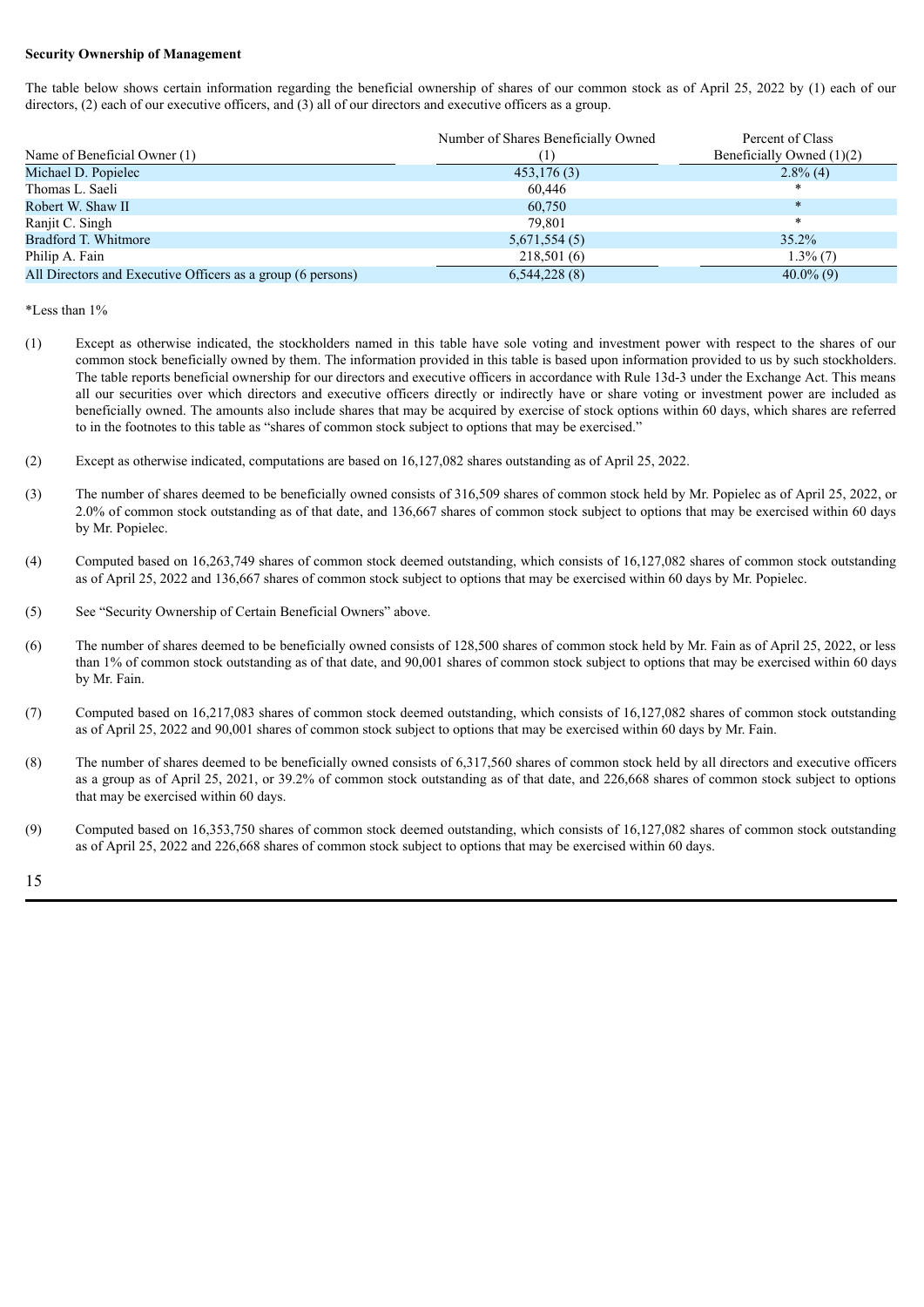## **Securities Authorized for Issuance Under Equity Compensation Plans**

The following table summarizes compensation plans under which our equity securities are authorized for issuance as of December 31, 2021.

|                                                               | Number of securities to<br>be issued upon exercise<br>of outstanding options,<br>warrants and rights | Weighted-average<br>exercise price of<br>outstanding options,<br>warrants and rights | Number of securities remaining<br>available for future issuance under<br>equity compensation plans<br>(excluding securities reflected in<br>$\text{column (a)}$ |
|---------------------------------------------------------------|------------------------------------------------------------------------------------------------------|--------------------------------------------------------------------------------------|-----------------------------------------------------------------------------------------------------------------------------------------------------------------|
| <b>Plan Category</b>                                          | (a)                                                                                                  | (b)                                                                                  | (c)                                                                                                                                                             |
| Equity compensation plans<br>approved by security holders     | 1,306,824                                                                                            | \$6.87                                                                               | 941,986                                                                                                                                                         |
| Equity compensation plans not<br>approved by security holders |                                                                                                      |                                                                                      |                                                                                                                                                                 |
|                                                               |                                                                                                      |                                                                                      |                                                                                                                                                                 |
| Total                                                         | .306,824                                                                                             | \$6.87                                                                               | 941,986                                                                                                                                                         |

## **ITEM 13. CERTAIN RELATIONSHIPS AND RELATED TRANSACTIONS, AND DIRECTOR INDEPENDENCE**

#### **Related Party Transactions**

We have adopted written policies and procedures for the review and approval or ratification of any "related party transaction," as defined by Regulation S-K, Item 404. The policy provides that each related party transaction must be reviewed by our Audit and Finance Committee. The Audit and Finance Committee reviews the relevant facts and circumstances of the transaction, including if the transaction is on terms comparable to those that could be obtained in arms-length dealings with an unrelated third party and the extent of the related party's interest in the transaction, taking into account the conflicts of interest and corporate opportunity provisions of our Code of Ethics. The Committee then either recommends that the Board of Directors approve or disapprove the related party transaction. We will disclose all related party transactions, as required, in our filings with the SEC. No reportable transactions occurred during 2021 and 2020, and there are currently no such proposed transactions.

#### **Director Independence**

Refer to the Corporate Governance section of Part III, Item 10 of this Amendment No. 1.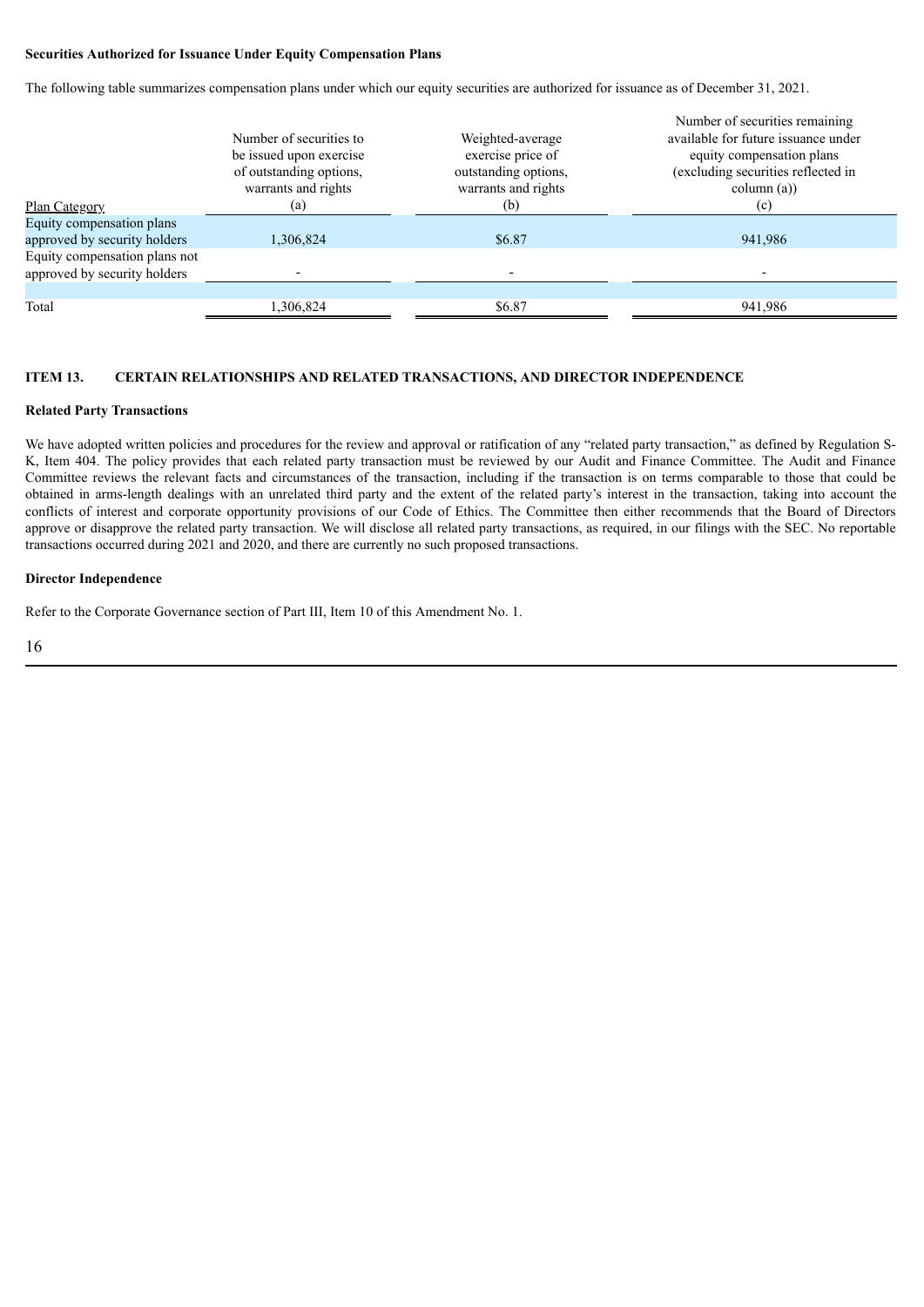## **ITEM 14. PRINCIPAL ACCOUNTANT FEES AND SERVICES**

The firm of Freed Maxick CPAs P.C. served as our independent registered public accounting firm for the years ended December 31, 2021 and 2020.

## Principal Accountant Fees and Services

Aggregate fees for professional services rendered for us for 2021 and 2020 were:

|                             | 2021    | 2020    |
|-----------------------------|---------|---------|
| <b>Audit Fees</b>           | 425.341 | 381,205 |
| <b>Audit - Related Fees</b> | 8.500   | 8,000   |
| Tax Fees                    | 19.224  |         |
| <b>Total Fees</b>           | 453.065 | 389,205 |

#### *Audit Fees*

Audit fees were for professional services rendered for the audits of our consolidated financial statements and reviews of our quarterly consolidated financial statements. Audit fees for 2021 include fees attributable to business combination accounting and reporting relating to the Company's acquisition of the business of Excell Battery Group in December 2021. Audit fees for 2020 include fees attributable to the first-year attestation of internal controls over financial reporting for Southwest Electronic Energy Corporation acquired by the Company in May 2019.

### *Audit-Related Fees*

Audit-related fees were for the annual audits of our 401(k) defined contribution plan.

## *Tax Fees*

Tax fees were attributable to due diligence performed in connection with the Company's acquisition of Excell Battery Group in 2021.

Our Audit and Finance Committee has not adopted pre-approval policies and procedures for audit and non-audit services. Nevertheless, all audit, auditrelated and permitted non-audit services for which our independent registered public accounting firm was engaged were reviewed and approved prior to the commencement of the services by our Audit and Finance Committee in compliance with applicable SEC requirements.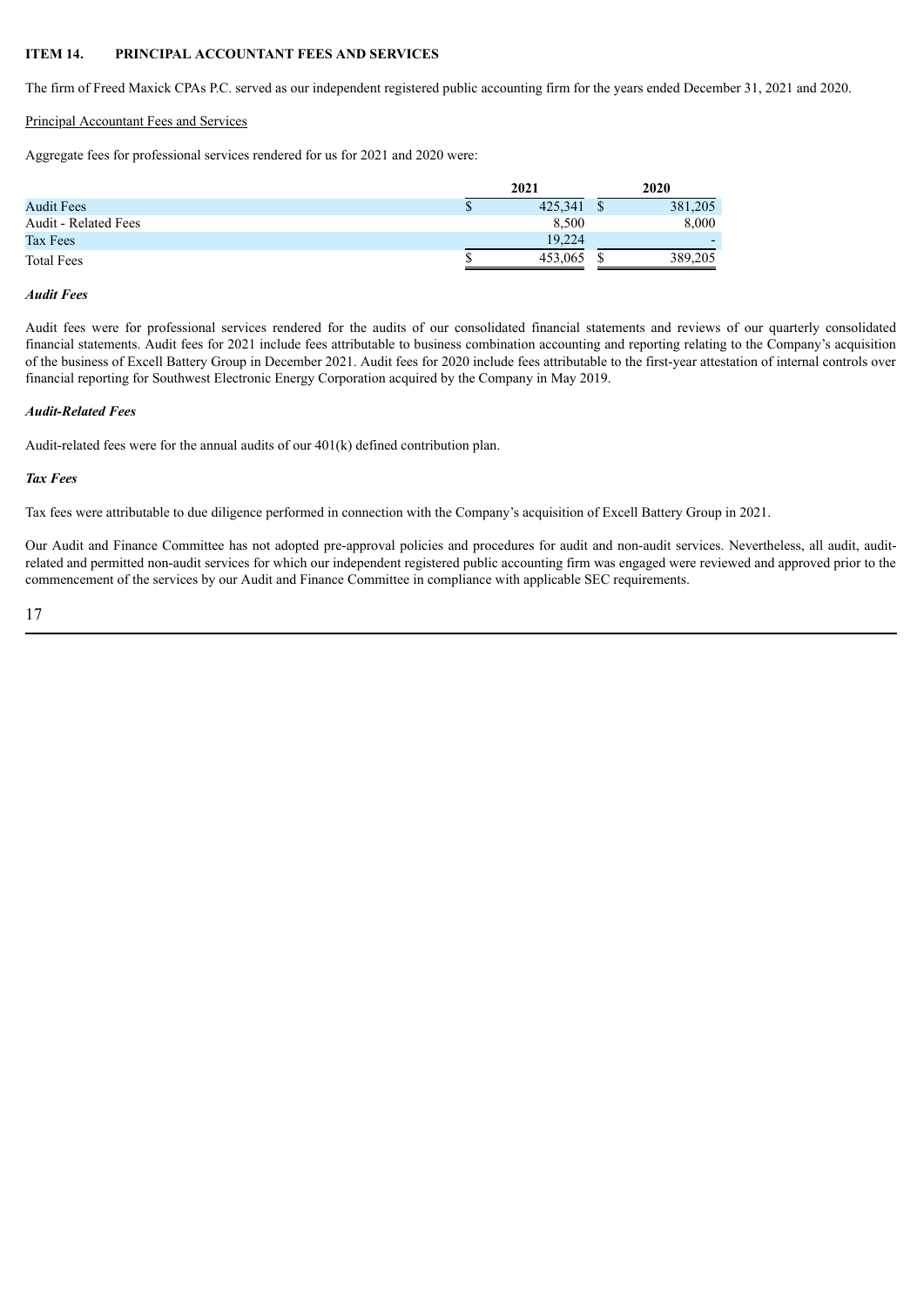## **PART IV**

## **ITEM 15. EXHIBITS, FINANCIAL STATEMENT SCHEDULES**

- (a) The following documents are filed as part of this report:
	- 1. Consolidated Financial Statements:

Previously filed with Form 10-K for the year ended December 31, 2021, as filed on March 8, 2022.

Auditor information: Freed Maxick CPAs, P.C. Rochester, New York PCAOB ID 317

3. Exhibits:

See the Exhibit Index below.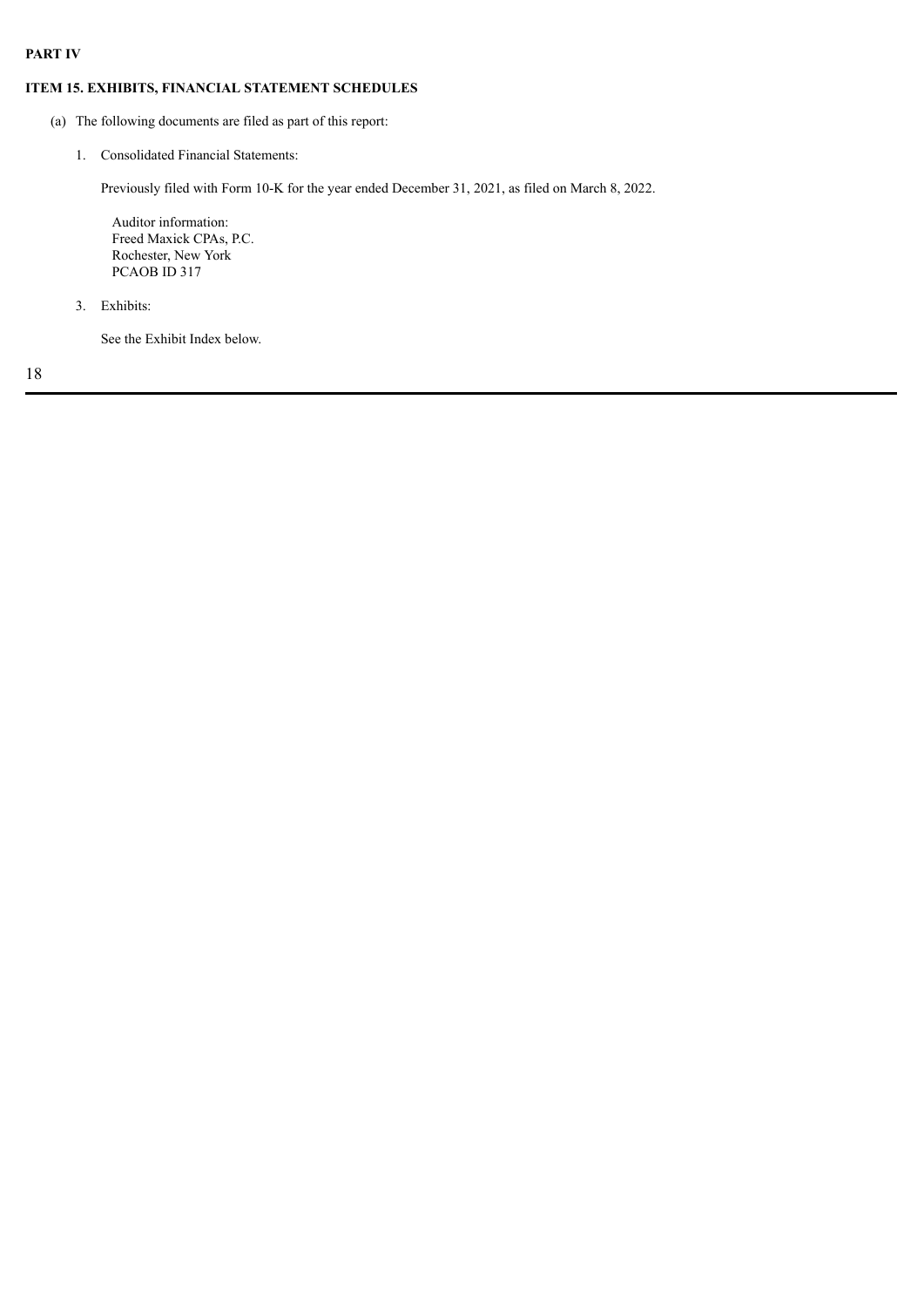## **EXHIBIT INDEX**

| Exhibit          |                                                                           |                                                             |
|------------------|---------------------------------------------------------------------------|-------------------------------------------------------------|
| Index            | Description of Document                                                   | Filed Herewith or Incorporated by Reference from:           |
| $\overline{2.1}$ | Share Purchase Agreement, dated December 13, 2021, by and among           | Exhibit 2.1 of the Form 8-K filed on December 16, 2021      |
|                  | 1336889 B.C. Unlimited Liability Company, Mark Kroeker,                   |                                                             |
|                  | Randolph Peters, Brian Larsen, M. & W. Holdings Ltd., Karen               |                                                             |
|                  | Kroeker, Heather Peterson, Michael Kroeker, Nicholas Kroeker,             |                                                             |
|                  | Brentley Peters, Craig Peters, Kurtis Peters, Heather Larsen, Ian         |                                                             |
|                  | Kane, Carol Peters, 0835205 B.C. LTD, and Excell Battery Canada           |                                                             |
|                  | Inc.                                                                      |                                                             |
| 2.2              | Share Purchase Agreement, dated December 13, 2021, by and among           | Exhibit 2.2 of the Form 8-K filed on December 16, 2021      |
|                  | 1336902 B.C. Unlimited Liability Company, M. & W. Holdings Ltd.,          |                                                             |
|                  | Ian Kane, Sanford Capital Ltd., Arcee Enterprises Inc., 0835205 B.C.      |                                                             |
|                  | Ltd., and 656700 B.C. LTD                                                 |                                                             |
| 2.3              | Stock Purchase Agreement, dated May 1, 2019, by and among                 | Exhibit 10.1 of the Form 8-K filed on May 2, 2019           |
|                  | Ultralife Corporation, Southwest Electronic Energy Corporation,           |                                                             |
|                  | <b>Southwest Electronic Energy Medical Research Institute, and Claude</b> |                                                             |
|                  | <b>Leonard Benckenstein</b>                                               |                                                             |
| 2.4              | Stock Purchase Agreement Relating to Accutronics Limited by and           | Exhibit 2.2 of the Form 10-K for the year ended December    |
|                  | between Robert Andrew Phillips and Others and Ultralife                   | 31, 2015, filed March 2, 2016                               |
|                  | Corporation                                                               |                                                             |
| 3.1              | <b>Restated Certificate of Incorporation</b>                              | Exhibit 3.1 of the Form 10-K for the year ended December    |
|                  |                                                                           | 31, 2008, filed March 13, 2009                              |
| 3.2              | <b>Amended and Restated By-laws</b>                                       | Exhibit 3.2 of the Form 8-K filed December 9, 2011          |
| 4.1              | <b>Specimen Stock Certificate</b>                                         | Exhibit 4.1 of the Form 10-K for the year ended December    |
|                  |                                                                           | 31, 2008, filed March 13, 2009                              |
| 4.2              | <b>Description of Registrant's Securities</b>                             | Exhibit 4.2 of the Form 10-K/A for the year ended December  |
|                  |                                                                           | 31, 2019, filed April 28, 2020                              |
| $10.1*$          | Amendment to the Agreement relating to rechargeable batteries             | Exhibit 10.24 of our Form 10-K for the fiscal year ended    |
|                  |                                                                           | June 30, 1996 (this Exhibit may be found in SEC File No. 0- |
|                  |                                                                           | 20852)                                                      |
| $10.2\dagger$    | <b>Employment Agreement between the Registrant and Michael D.</b>         | Exhibit 10.40 of the Form 10-K for the year ended December  |
|                  | Popielec dated December 6, 2010                                           | 31, 2010, filed March 15, 2011                              |
| $10.3\dagger$    | Ultralife Corporation Amended 2014 Long-Term Incentive Plan               | Appendix B of Form DEF 14A filed on June 1, 2021            |
| 10.4             | Credit and Security Agreement between Ultralife Corporation and           | Exhibit 10.1 of the Form 8-K filed on June 6, 2017          |
|                  | <b>KeyBank National Association dated May 31, 2017</b>                    |                                                             |
| 10.5             | First Amendment Agreement, dated May 1, 2019, by and among                | Exhibit 10.1 of the Form 8-K filed on May 2, 2019           |
|                  | Ultralife Corporation, Southwest Electronic Energy Corporation,           |                                                             |

19

CLB, INC., and KeyBank National Association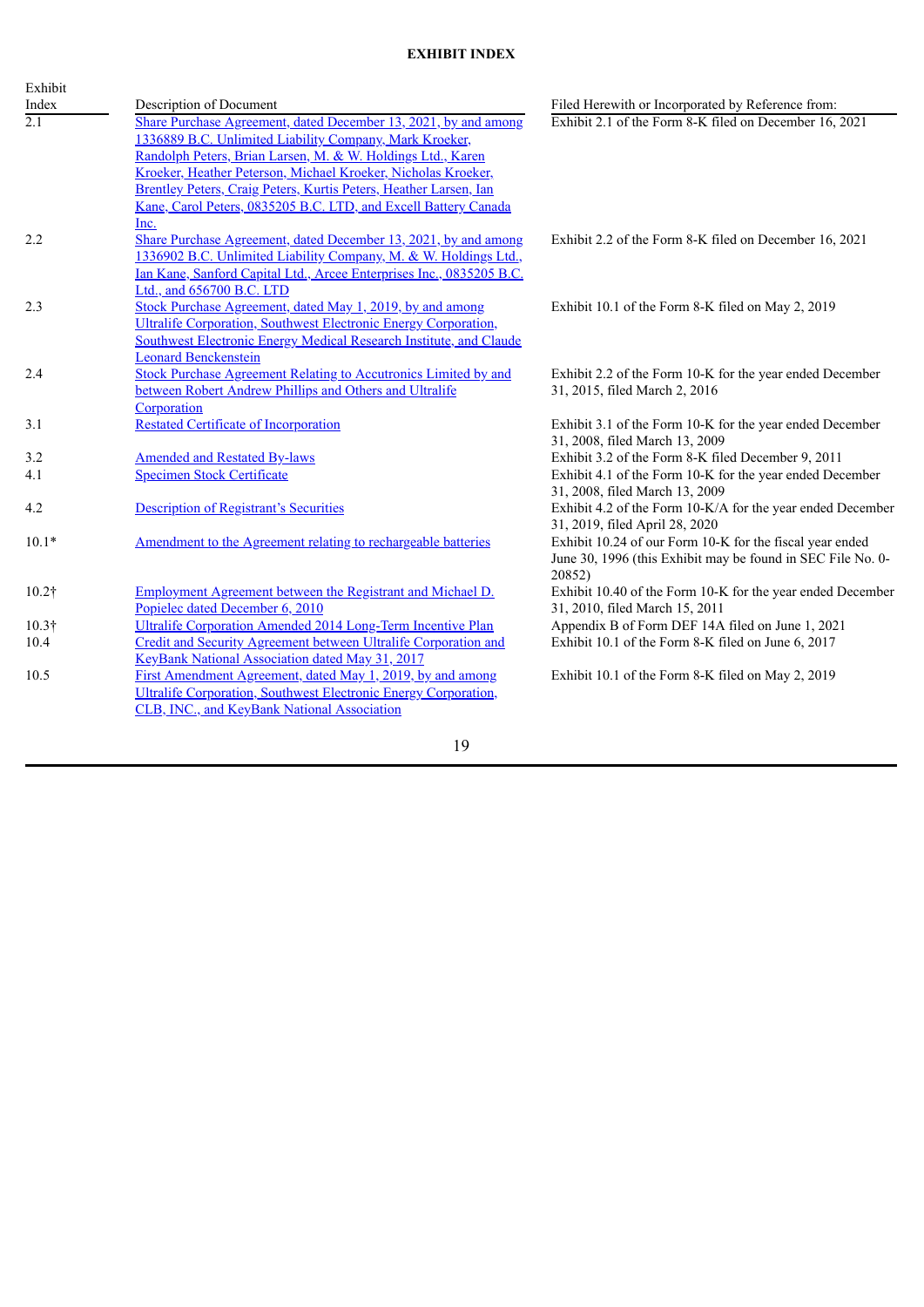| 10.6†   | Amendment No. 1 to Ultralife Corporation Amended 2014 Long-<br><b>Term Incentive Plan</b>                                                                                                                                                                 | Appendix A of Form DEF 14A filed on June 1, 2021                                  |
|---------|-----------------------------------------------------------------------------------------------------------------------------------------------------------------------------------------------------------------------------------------------------------|-----------------------------------------------------------------------------------|
| 10.7    | Second Amendment Agreement, dated December 13, 2021, by and<br>among Ultralife Corporation, Southwest Electronic Energy<br>Corporation, CLB, INC., Ultralife Excell Holding Corp., Ultralife<br>Canada Holding Corp., Excell Battery Corporation USA, and | Exhibit 10.1 of the Form 8-K filed on December 16, 2021                           |
| 21      | <b>KeyBank National Association</b><br><b>Subsidiaries</b>                                                                                                                                                                                                | Filed with Form 10-K for the year ended December 31, 2021,                        |
|         |                                                                                                                                                                                                                                                           | filed March 8, 2022                                                               |
| 23.1    | Consent of Freed Maxick CPAs, P.C.                                                                                                                                                                                                                        | Filed with Form 10-K for the year ended December 31, 2021,                        |
|         |                                                                                                                                                                                                                                                           | filed March 8, 2022                                                               |
| 31.1    | Rule $13a-14(a)/15d-14(a)$ CEO Certifications                                                                                                                                                                                                             | Filed herewith                                                                    |
| 31.2    | Rule $13a-14(a)$ / $15d-14(a)$ CFO Certifications                                                                                                                                                                                                         | Filed herewith                                                                    |
| 32      | Section 1350 Certifications                                                                                                                                                                                                                               | Furnished with Form 10-K for the year ended December 31,                          |
|         |                                                                                                                                                                                                                                                           | 2021, filed March 8, 2022                                                         |
| 101.INS | Inline XBRL Instance Document                                                                                                                                                                                                                             | Filed with Form 10-K for the year ended December 31, 2021,<br>filed March 8, 2022 |
| 101.SCH | Inline XBRL Taxonomy Extension Schema Document                                                                                                                                                                                                            | Filed with Form 10-K for the year ended December 31, 2021,<br>filed March 8, 2022 |
| 101.CAL | Inline XBRL Taxonomy Extension Calculation Linkbase Document                                                                                                                                                                                              | Filed with Form 10-K for the year ended December 31, 2021,<br>filed March 8, 2022 |
| 101.LAB | Inline XBRL Taxonomy Extension Label Linkbase Document                                                                                                                                                                                                    | Filed with Form 10-K for the year ended December 31, 2021,<br>filed March 8, 2022 |
| 101.PRE | Inline XBRL Taxonomy Extension Presentation Linkbase Document                                                                                                                                                                                             | Filed with Form 10-K for the year ended December 31, 2021,<br>filed March 8, 2022 |
| 101.DEF | Inline XBRL Taxonomy Extension Definition Linkbase Document                                                                                                                                                                                               | Filed with Form 10-K for the year ended December 31, 2021,<br>filed March 8, 2022 |
| 104     | Cover Page Interactive Data File (formatted as Inline XBRL and<br>contained in Exhibit 101)                                                                                                                                                               | Filed herewith                                                                    |
|         | * Confidential treatment has been granted as to certain portions of this exhibit.                                                                                                                                                                         |                                                                                   |

† Management contract or compensatory plan or arrangement.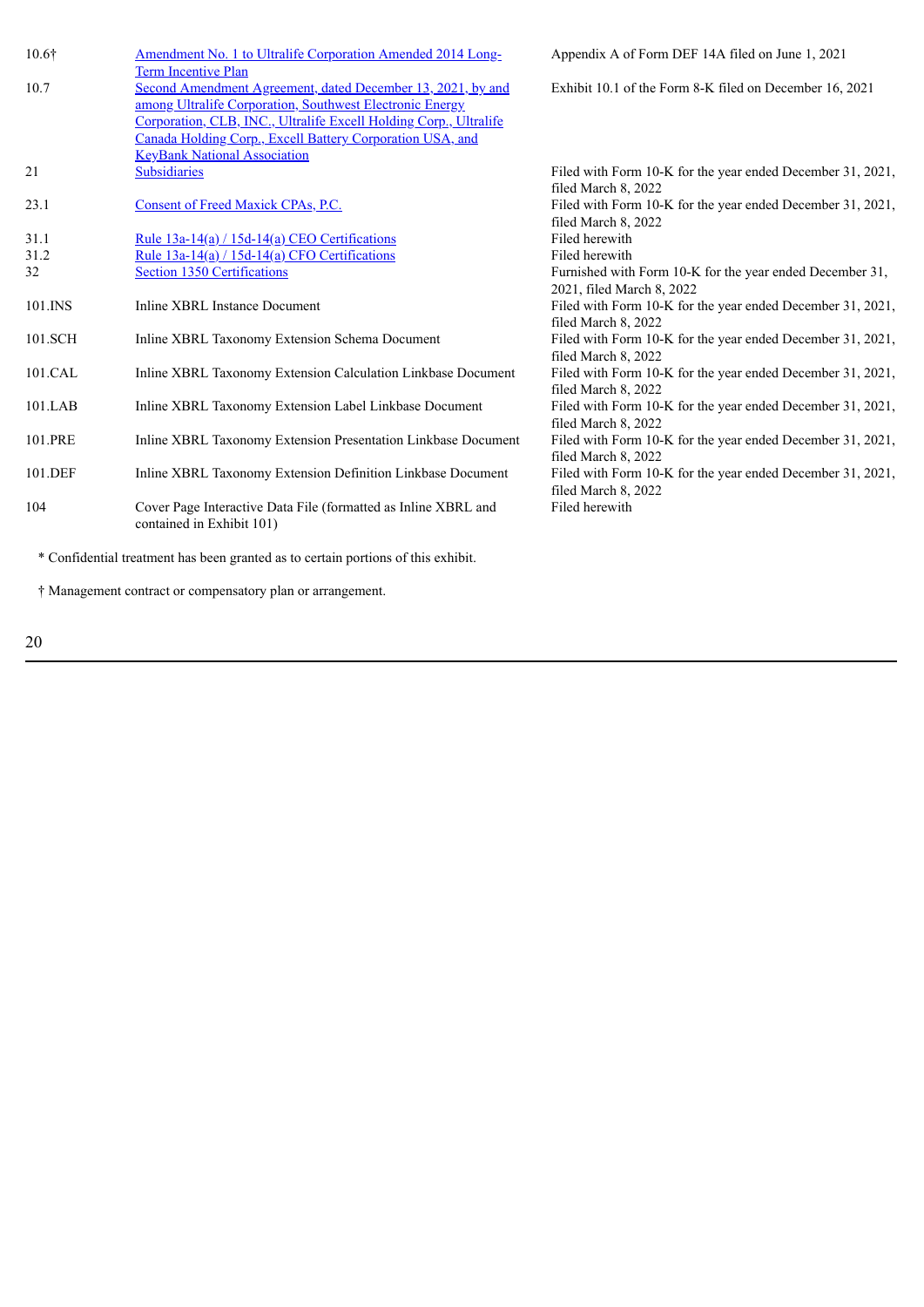### **SIGNATURES**

Pursuant to the requirements of Section 13 or 15(d) of the Securities Exchange Act of 1934, the Registrant has duly caused this report to be signed on its behalf by the undersigned, thereunto duly authorized.

## **ULTRALIFE CORPORATION**

Date: April 27, 2022 /s/ Michael D. Popielec Michael D. Popielec President, Chief Executive Officer and Director

Pursuant to the requirements of the Securities Exchange Act of 1934, this report has been signed below by the following persons on behalf of the Registrant and in the capacities and on the dates indicated.

| Date: April 27, 2022 | /s/ Michael D. Popielec                         |
|----------------------|-------------------------------------------------|
|                      | Michael D. Popielec                             |
|                      | President, Chief Executive Officer and Director |
|                      | (Principal Executive Officer)                   |
| Date: April 27, 2022 | /s/ Philip A. Fain                              |
|                      | Philip A. Fain                                  |
|                      | Chief Financial Officer and Treasurer           |
|                      | (Principal Financial Officer and Principal      |
|                      | Accounting Officer)                             |
| Date: April 27, 2022 | /s/ Thomas L. Saeli                             |
|                      | Thomas L. Saeli (Director)                      |
| Date: April 27, 2022 | /s/ Robert W. Shaw II                           |
|                      | Robert W. Shaw II (Director)                    |
| Date: April 27, 2022 | $/s/$ Ranjit C. Singh                           |
|                      | Ranjit C. Singh (Director)                      |
| Date: April 27, 2022 | /s/ Bradford T. Whitmore                        |
|                      | Bradford T. Whitmore (Director)                 |
|                      |                                                 |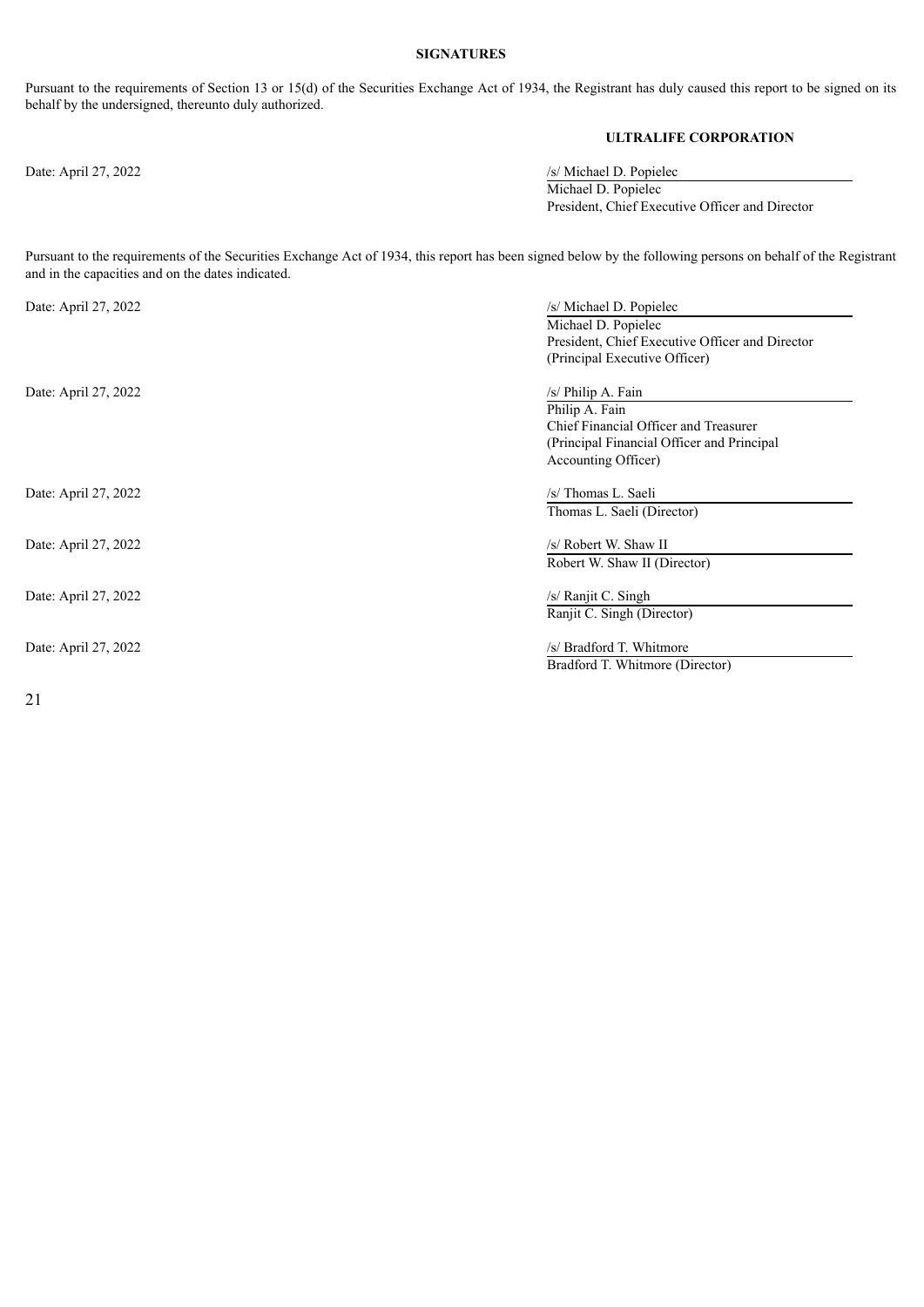## <span id="page-24-0"></span>I, Michael D. Popielec, certify that:

- 1. I have reviewed this Amendment No. 1 to annual report on Form 10-K of Ultralife Corporation; and
- 2. Based on my knowledge, this report does not contain any untrue statement of a material fact or omit to state a material fact necessary to make the statements made, in light of the circumstances under which such statements were made, not misleading with respect to the period covered by this report.

Date: April 27, 2022 /s/ Michael D. Popielec Michael D. Popielec President and Chief Executive Officer